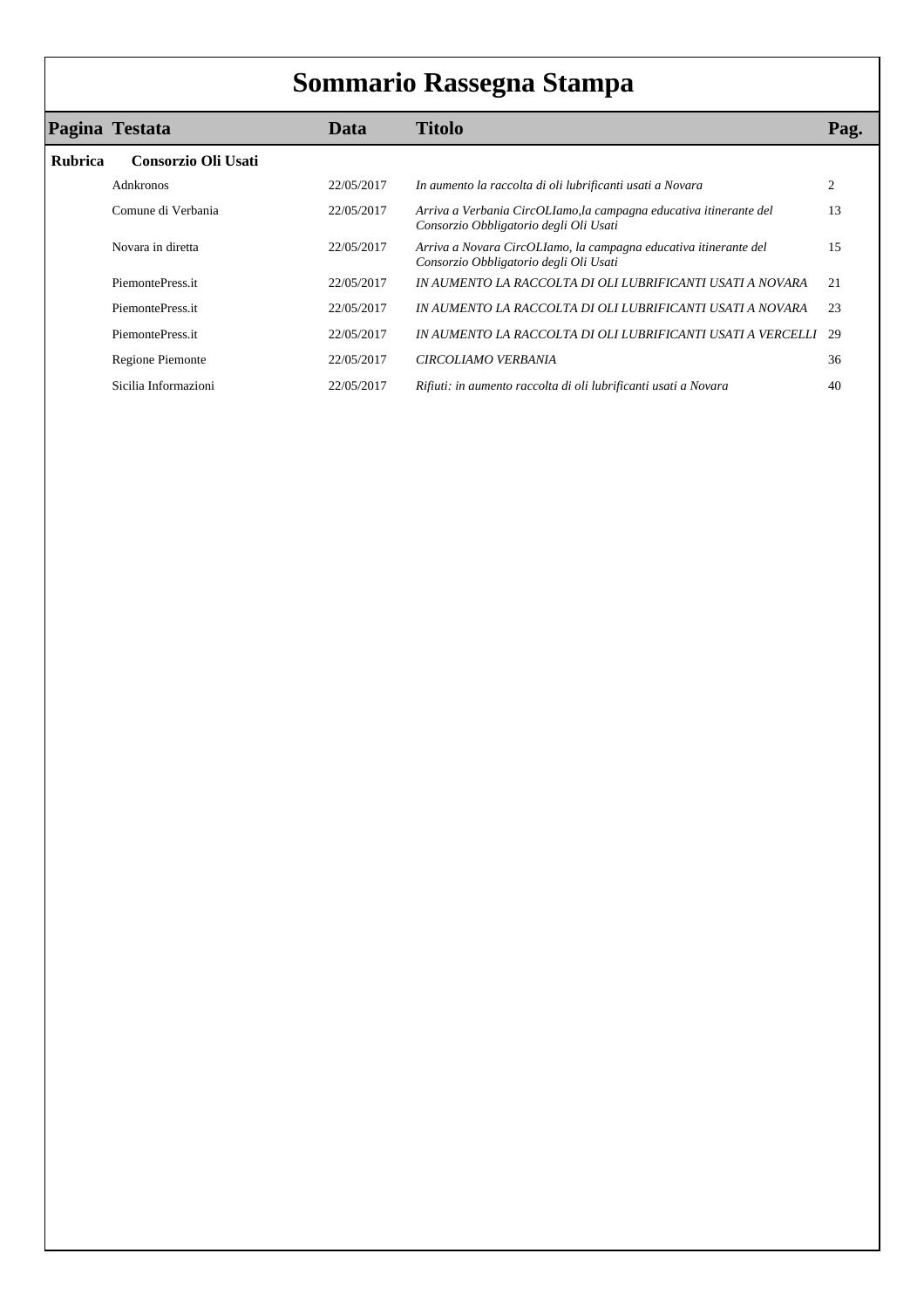<span id="page-1-0"></span>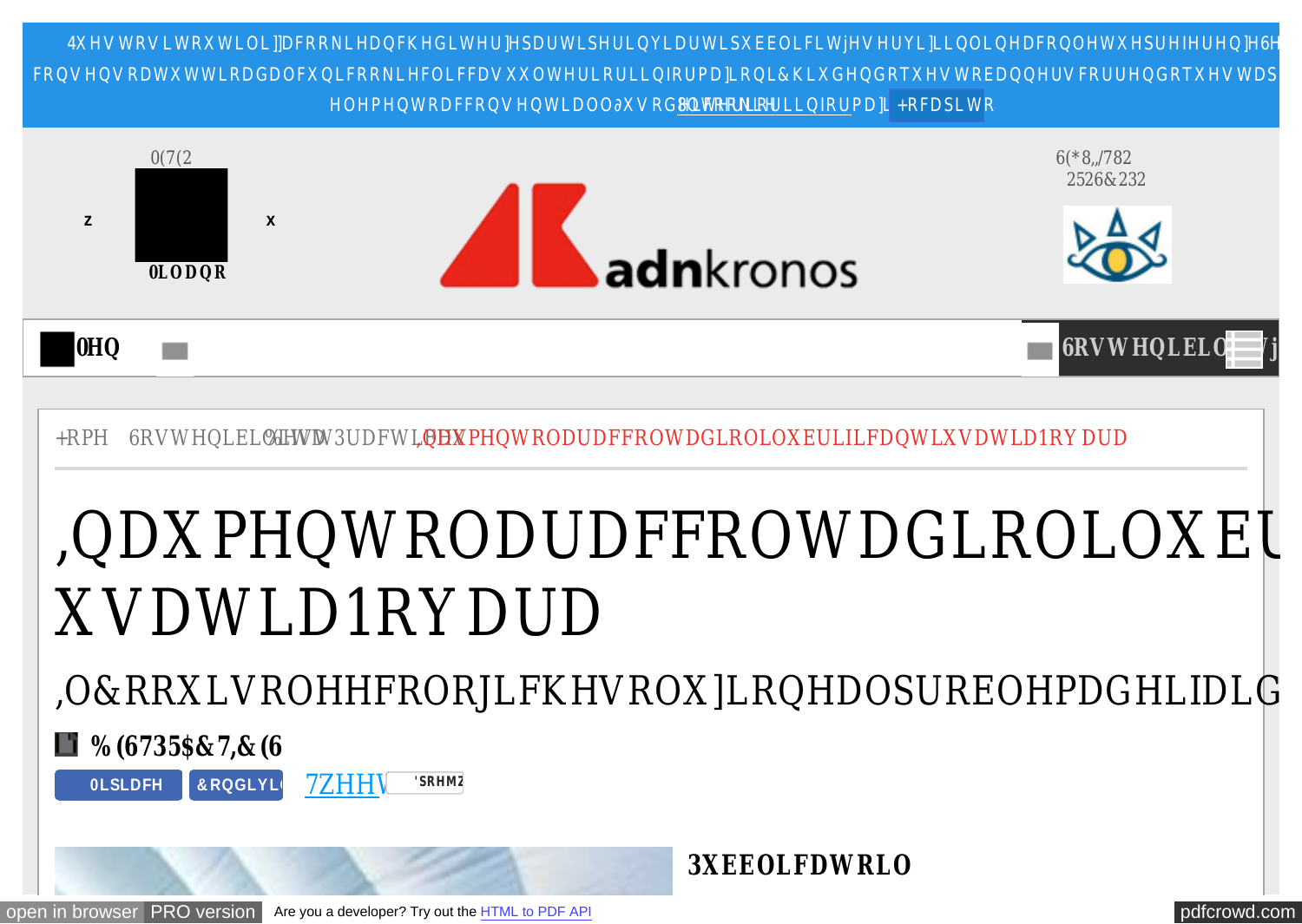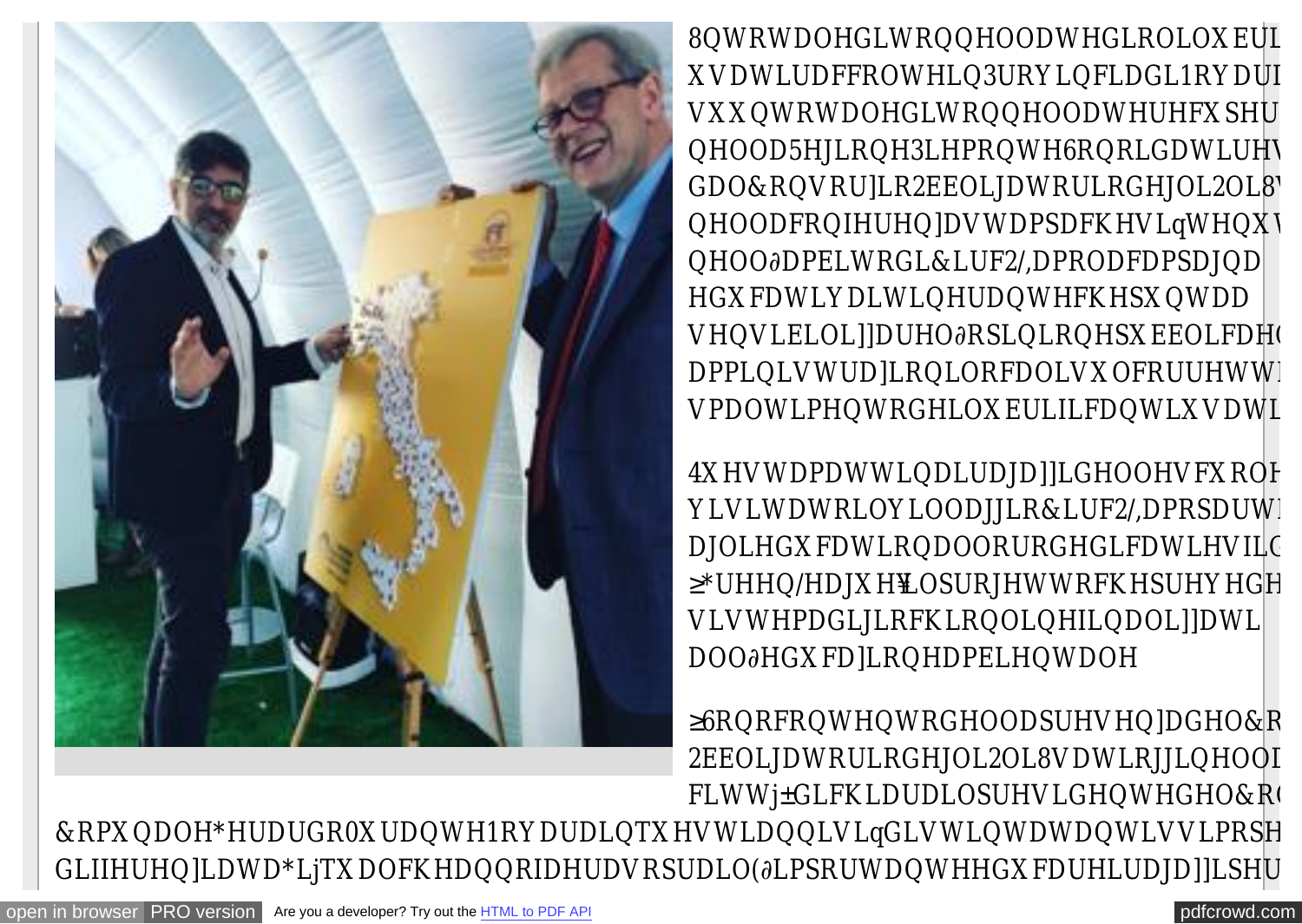



[ @ U ' d ] WWc ` U ' d U f h Y ' W\ Y ' g Z i [ [ Y ' U b Wc f U ' U ` ` U ' f U W\ Ï Z U ] ` X U ` h Y Đ . ` d Y f ` ] b h Y f WY h h U f ` U ` U V V ] U a c ` V ] g c [|t g Y a d f Y ' a U [ [ ] c f Y ' X ] Z Z i g ] c b Y ' X ] ' ] g c ` Y ' Y Wc ` c [ ] W' igUh] Î "

DYf<sup>'</sup>eiYghc'ach]jc']`'7cbgcfn]c'\U']XYUhc'`U| XiY Ubb] ghU hcWWUbXc hihh] ] WUdc`ic[\] X] | d Y f W\ $f$  ` U ` e i U b h ] h { ` X ] ` 7 c & ` [ Y b Y f U h U ` g U f { ` Wc a d \' X] UggcfV]fY U 7c& ]aaYggU ]b UhacgZYfU"

 $BY$  &  $$\%^*$  ] 7 c b g c f n ] c N U f U WWc ` h c ` ] b ` h i h h U ` = | f]gi`hUhc j] W]bc U` %\$\$ı XY` dchYbn]U`Y fUWWd  $f$ ] [YbYfUn] cbY 'gidYf] cfY 'U` '-) | " '  $f = f$ ] gi `hUh] h Y Wb ] Wc cd Y f U h ] j c X Y ` 7 c c i ! a U ` ] ` b c g h f c c V

h U b h Y ˙ Wc g Y ˙ g i ` ˙ f ]g d Y h h c ˙ X Y ` ` Đ U a V ] Y b h Y ˙ Y ˙ X ] ˙ b d dcfhU UjUbh]Î "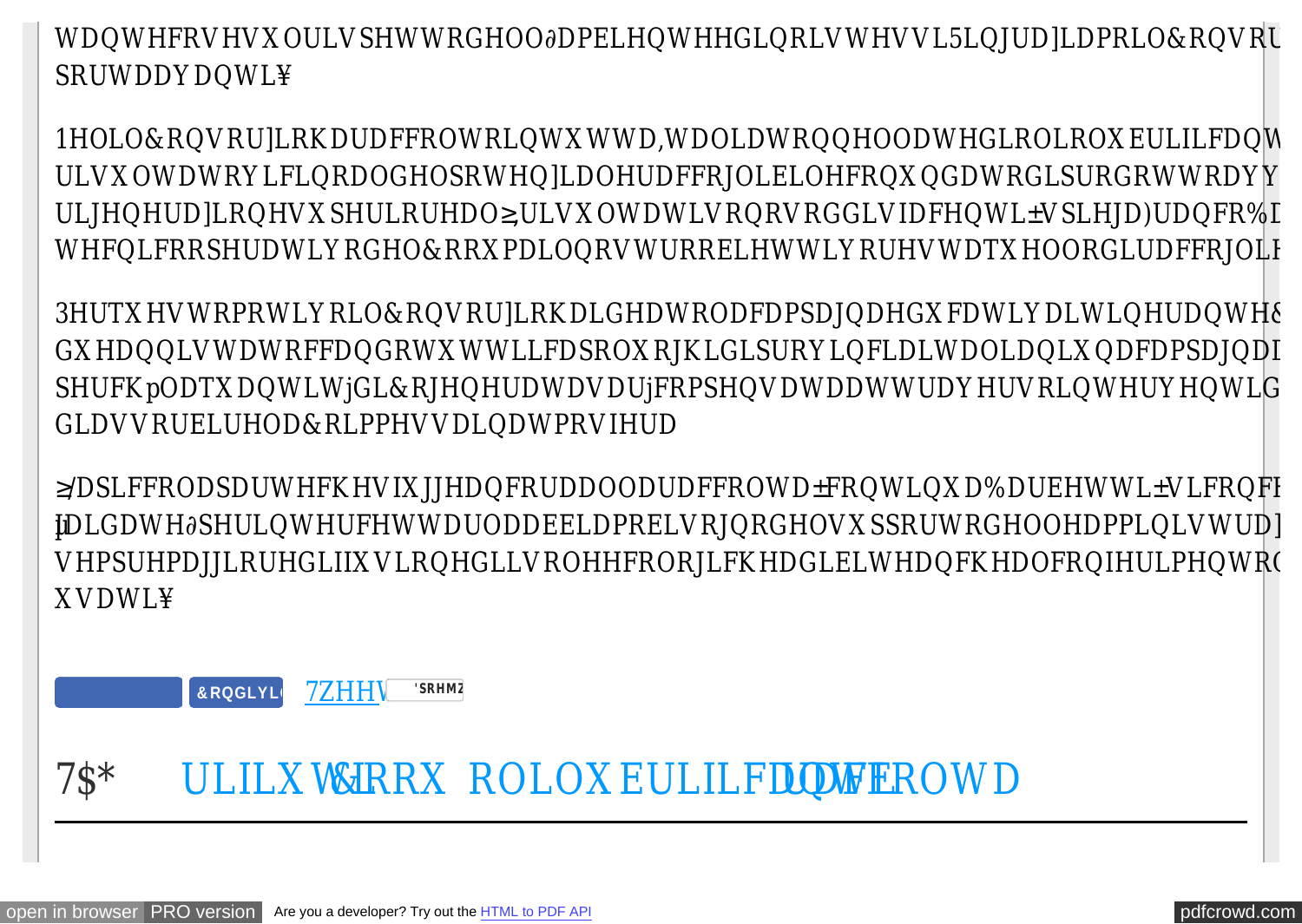# D c h f Y V V Y ' ] b h Y f Y g g U f h ]









MAGNOLIA  $G$  d c b  $\mathcal{U}$ ine

DfcXi Whq f| A U [ b c ` ] U ' U b X ' J

FYj Yfg] V] ` ] h { ]bhY[fUh]jc WeiU`g]Ug] `]b dYf]Wc`cg] XY WcbcgWY

W\Y bY dUf `Ub fl6UVVY`Ł

= ) hfiWW\] d ; `] UYfcdcfh] Uhh Y f f U [ [ ] X U fl A c h c f ] " ] h Ł



 $7i$  C f Y  $\check{z}$   $\check{y}$  Y  $\check{z}$   $\check{y}$  +  $\check{z}$ UV | hi X | b | X U









FUWWcaUbX<sub>s</sub>TTTTTT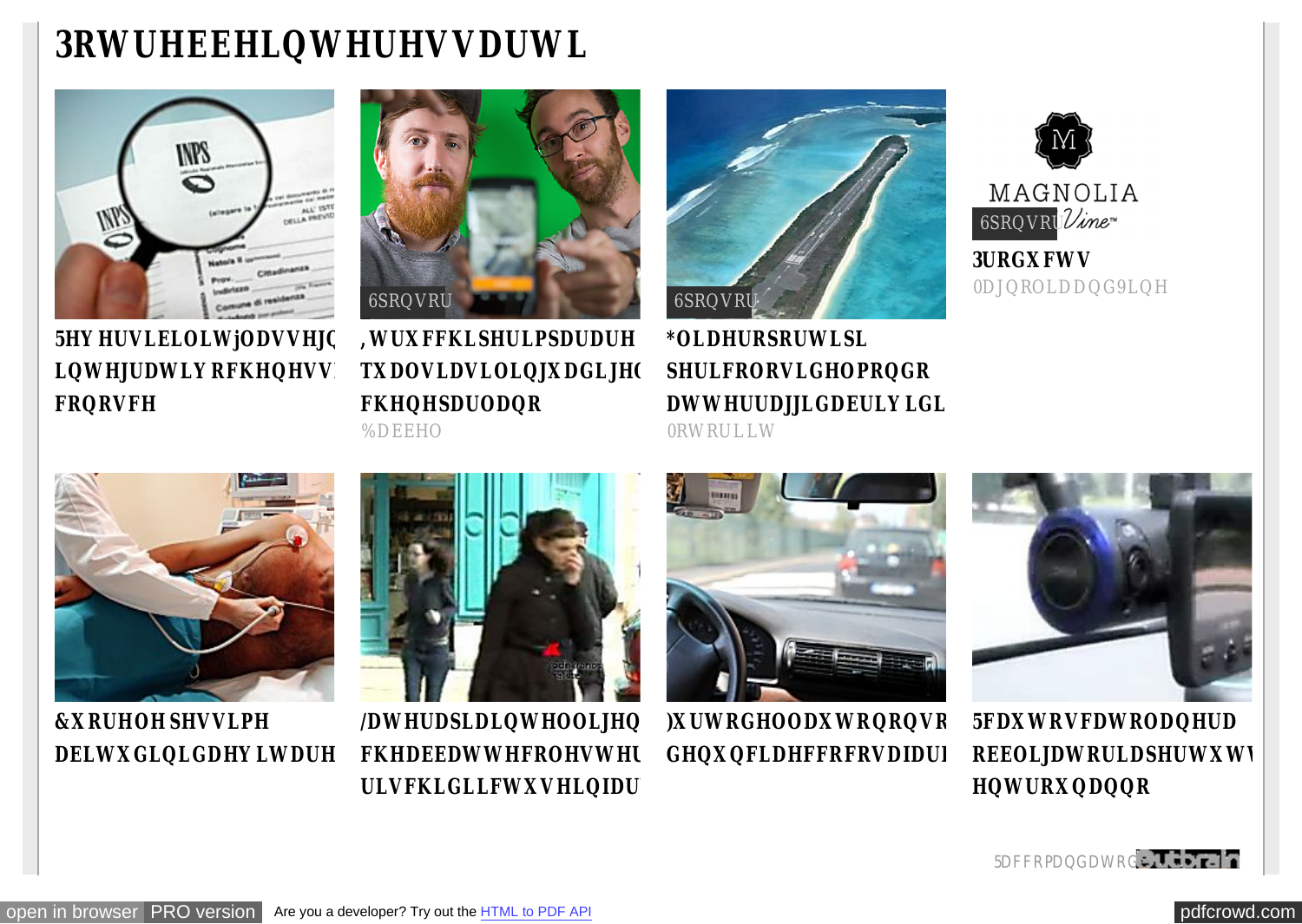# 7 c a a Y b h ]

## DYf gWf ] j Y f Y i b ' Wcaa Y b h c ' " ' b YS W Y g g dd d ic f Y Y [  $F 9$  ; = G H F 5 H =

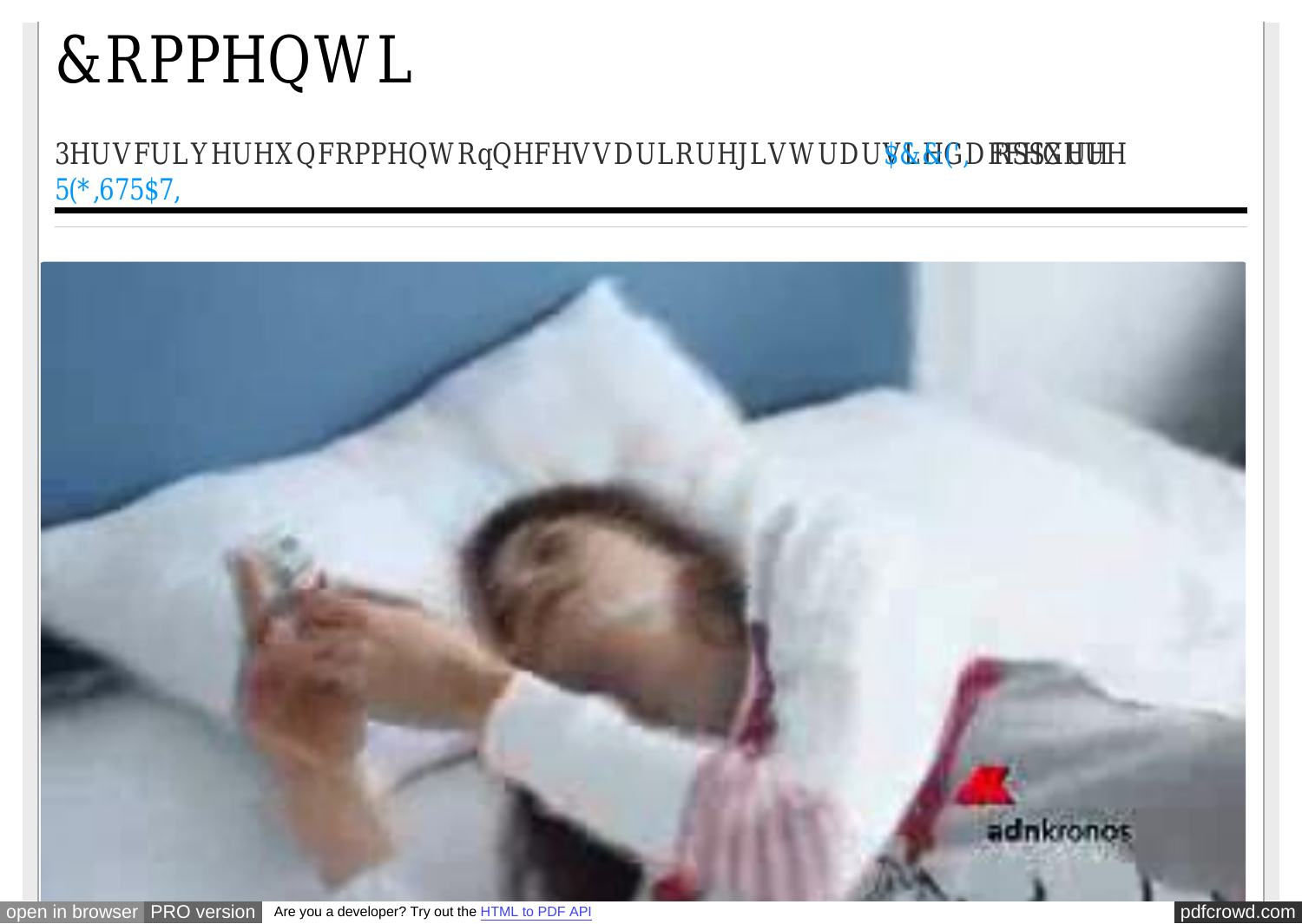# $[9 \text{ WWC} = b Z] b] h]$ ' 7 i V Y ž U b h  $]$  g h f Y g g ' g b c  $X$  U V  $]$  ` Y

![](_page_6_Figure_1.jpeg)

![](_page_6_Picture_2.jpeg)

![](_page_6_Picture_3.jpeg)

![](_page_6_Picture_4.jpeg)

5 A] Ubc YSacVž ARQIHUMDINGDOMIYADI

nDocbk YAfUFbbmíž X f c b Y · ejoj oV U We X YY `c ˙ D U W ] Z ] W cfi∶]fbYjYU ghLt ˙ XfU `b` fiUž ||WWLHY]WidjgcYaichf]YcbYfd{U]g`h]aWoUXzc %X]hcbbfYUWWJobYhUX]`UjZo]hh ||| d Y q WU f Y  $\check{Z}$  and  $\begin{bmatrix} 1 & 1 \end{bmatrix}$ 

![](_page_6_Picture_6.jpeg)

# $= b$   $9j$   $\infty$   $Yb$  n U

![](_page_6_Picture_8.jpeg)

D

1RCfX]WHU`Yg`ZU| LiC`hfY`&+a]`U`W\ || @UnnUfc X] GUjYbU**TENNISOFRIENDS** [fUh]g ]b gY] Ubb || Wcbhfc `UgW`Yfcgsaumeesporn $\setminus\hspace{-0.1cm}\setminus\hspace{-0.1cm}\setminus\hspace{-0.1cm}\setminus\hspace{-0.1cm} \setminus\hspace{-0.1cm}\setminus\hspace{-0.1cm}\setminus\hspace{-0.1cm}\setminus\hspace{-0.1cm}\setminus\hspace{-0.1cm}\setminus\hspace{-0.1cm}\setminus\hspace{-0.1cm}\setminus\hspace{-0.1cm}\setminus\hspace{-0.1cm}\setminus\hspace{-0.1cm}\setminus\hspace{-0.1cm}\setminus\hspace{-0.1cm}\setminus\hspace{-0.1cm}\setminus\hspace$ 

 $dYf$  ] %) \$  $Ub b$  ]  $X$   $\rightarrow$   $\rightarrow$ 

 $\blacksquare$  5  $\blacksquare$  i [bc hf Y  $\blacksquare$ ]

![](_page_6_Picture_11.jpeg)

[open in browser](http://pdfcrowd.com/redirect/?url=http%3a%2f%2fwww.adnkronos.com%2fsostenibilita%2fbest-practices%2f2017%2f05%2f19%2faumento-raccolta-oli-lubrificanti-usati-novara_TA3jrmOjlTQB2vvrRwFYYK.html&id=ma-170522012449-30cf4255) [PRO version](http://pdfcrowd.com/customize/) Are you a developer? Try out th[e HTML to PDF API](http://pdfcrowd.com/html-to-pdf-api/?ref=pdf) position and the ATML to PDF API position and the ATML to PDF API position and the ATML to PDF API position and the ATML to PDF API position and

[\(FFR,QILQLWL&XEH](http://www.adnkronos.com/2017/05/20/ecco-infiniti-cube-antistress-snodabile_8mJhb4TsQGrvNlqmm60OsL.html)DQWLVWUHVV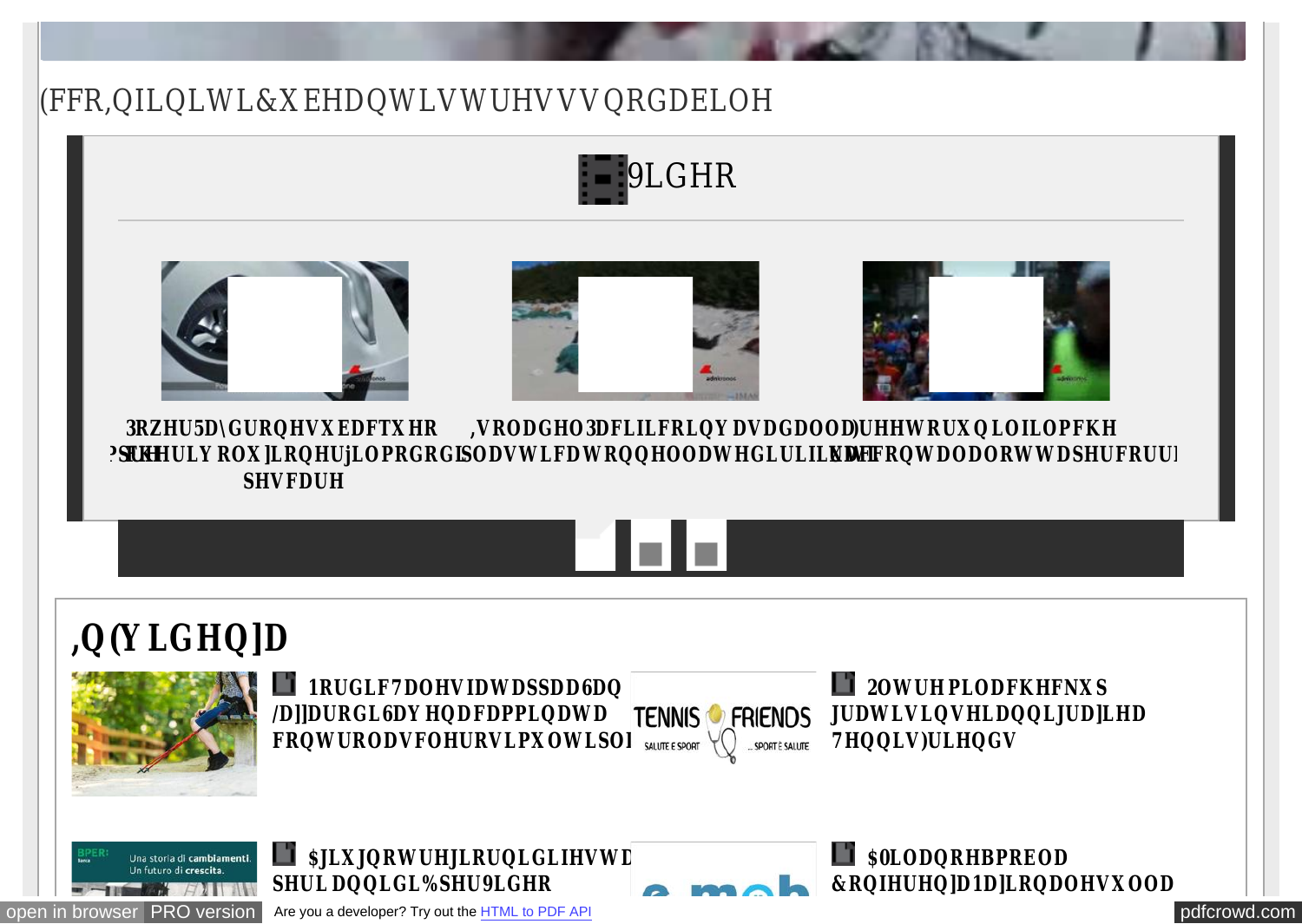![](_page_7_Picture_0.jpeg)

![](_page_7_Picture_1.jpeg)

 $A C V$ ] `] h {  $9$  ` Y h h f ] V

![](_page_7_Picture_3.jpeg)

**b** 5 i j U U WUad U  $gYbg$ ] $V$ ] nnUn]  $cbY$ q Y b n U V f l i 1 X c fi

![](_page_7_Picture_5.jpeg)

fiBY] dUbb]fi XY] gdcbX] ` ] h Y ' U b W \ ] ` WUadU[bU X] ]bZcf # J ] X Y c

![](_page_7_Picture_7.jpeg)

 $\Box$  6b dcfhU U : c gdYhhUWc`c XY` Zf # J ] X Y c

![](_page_7_Picture_9.jpeg)

 $\blacksquare$  = gaYhhž ibU ghc  $&$ \$ Ubb]

![](_page_7_Picture_11.jpeg)

BUgWY AUUX ž ] XY``fiUiX]cj]g]jc  $= h U$ ` m # J ] X Y c

![](_page_7_Picture_13.jpeg)

 $\Box$  @Y Da] dibhUbc X U h U ž Wc b h U a ] b U n ] gh Ufhid YX Y! Wcaa

![](_page_7_Picture_15.jpeg)

 $\blacksquare$ : ] g ] c U b U ` ] g ] ž X dcghifU<sup>'</sup> DY<sub>j</sub>c'in]

[open in browser](http://pdfcrowd.com/redirect/?url=http%3a%2f%2fwww.adnkronos.com%2fsostenibilita%2fbest-practices%2f2017%2f05%2f19%2faumento-raccolta-oli-lubrificanti-usati-novara_TA3jrmOjlTQB2vvrRwFYYK.html&id=ma-170522012449-30cf4255) [PRO version](http://pdfcrowd.com/customize/) Are you a developer? Try out th[e HTML to PDF API](http://pdfcrowd.com/html-to-pdf-api/?ref=pdf) position of the ATML to PDF API [pdfcrowd.com](http://pdfcrowd.com)

&KLUXUJLD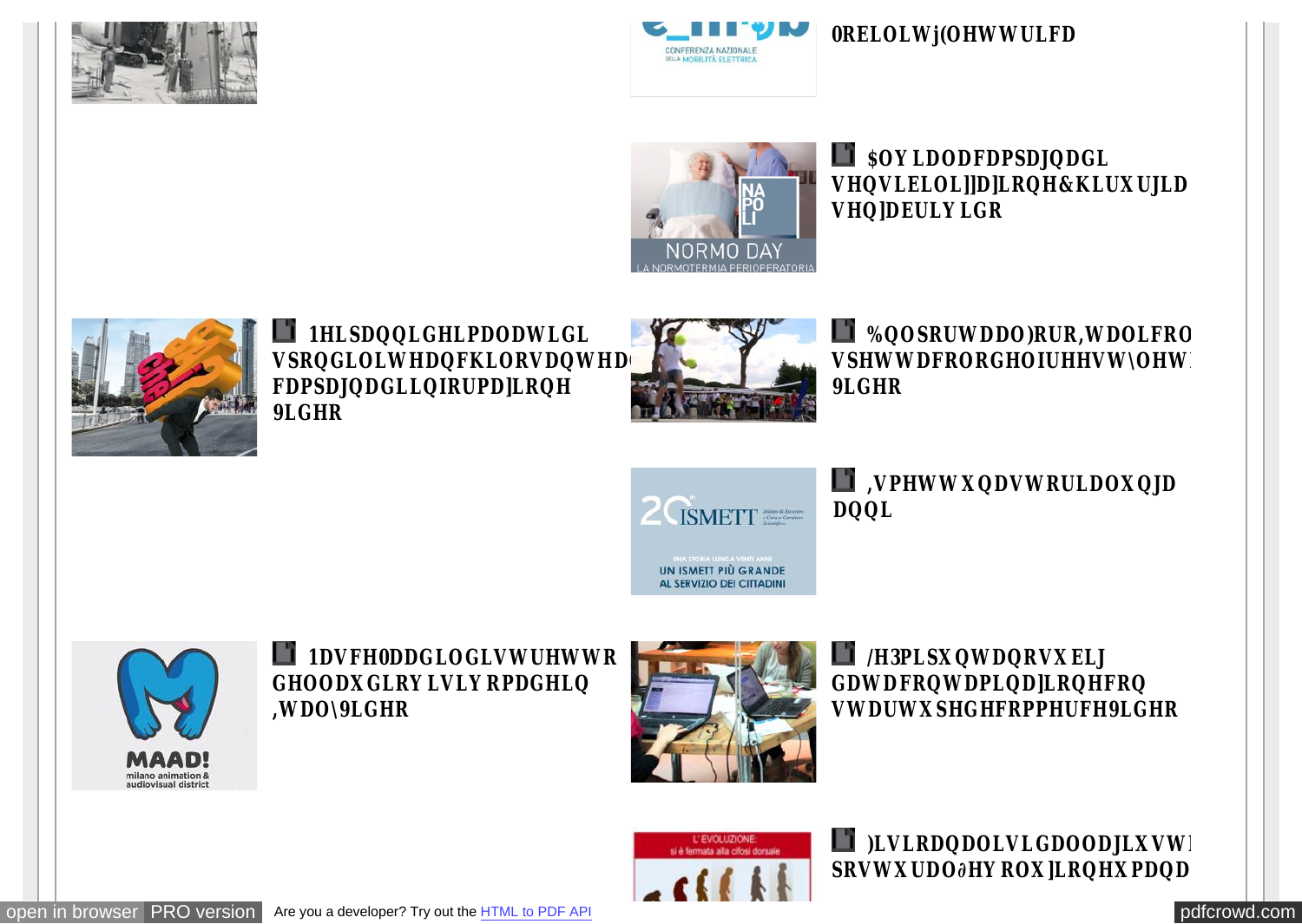![](_page_8_Picture_0.jpeg)

 $\Box$  = b Wc b h f c Wc b  $\Box$ WY f h | Z | WU h | V | U b V lqWf | n | c b ] U ] g c V

![](_page_8_Picture_2.jpeg)

Bi7cbhc U``U fcjY Ufc X | AG7 AYfUIS  $ig$ a Ufhg\] d  $\hat{i}$  XY`

 $\blacksquare$ ; f Un ] Y U ` ) I %\$\$ f] WYfWU gi ` ` U g W`

![](_page_8_Picture_4.jpeg)

Dig] Wcg] XU Xfc[ ) Ubbl Y q Y a d f Y c

![](_page_8_Picture_6.jpeg)

**8QQXRYXPRGGRGLYHGME** 104  $\left.\begin{array}{ccc} \cdot & \textsf{fi}\ \cup\ \textsf{f}\ \textsf{h}\ \vee & \textsf{Wc}\ \textsf{b}\ & \textsf{6}\ \cup\ \textsf{b}\ \textsf{W}\ \cup & \textsf{h}\ \textsf{h}\ \textsf{R}\ \textsf{R}\ \textsf{R}\ \textsf{R}\ \textsf{R}\ \textsf{R}\ \textsf{R}\ \textsf{R}\ \textsf{R}\ \textsf{R}\ \textsf{R}\ \textsf{R}\ \textsf{R}\ \textsf{R}\ \textsf{R}\ \textsf{R}\ \textsf{R}\ \textsf{R}\ \textsf{R}\ \textsf{R}\ \textsf{R}\ \textsf{R}\ \$ DUq W\] X ] G ] Y b U Ga Ufh  $2m \# J$   $1 \times Yc$ 

![](_page_8_Picture_8.jpeg)

'9 ficb') b Y b i c j || XY``U`bYkg`YhhYf`

![](_page_8_Picture_10.jpeg)

 7HQQLV )ULHQGV id [fUh]g Wcb ] Y a Y ` ` 1

![](_page_8_Picture_12.jpeg)

 $\begin{array}{|c|c|c|c|c|c|}\hline \textbf{m} & \textbf{m} & \textbf{m} & \textbf{m} & \textbf{m} & \textbf{m} & \textbf{m} & \textbf{m} & \textbf{m} & \textbf{m} & \textbf{m} & \textbf{m} & \textbf{m} & \textbf{m} & \textbf{m} & \textbf{m} & \textbf{m} & \textbf{m} & \textbf{m} & \textbf{m} & \textbf{m} & \textbf{m} & \textbf{m} & \textbf{m} & \textbf{m} & \textbf{m} & \textbf{m} & \textbf{m} & \textbf$ YX] n] c b Y X ] 7 c g Y Wf Y X Y f Y "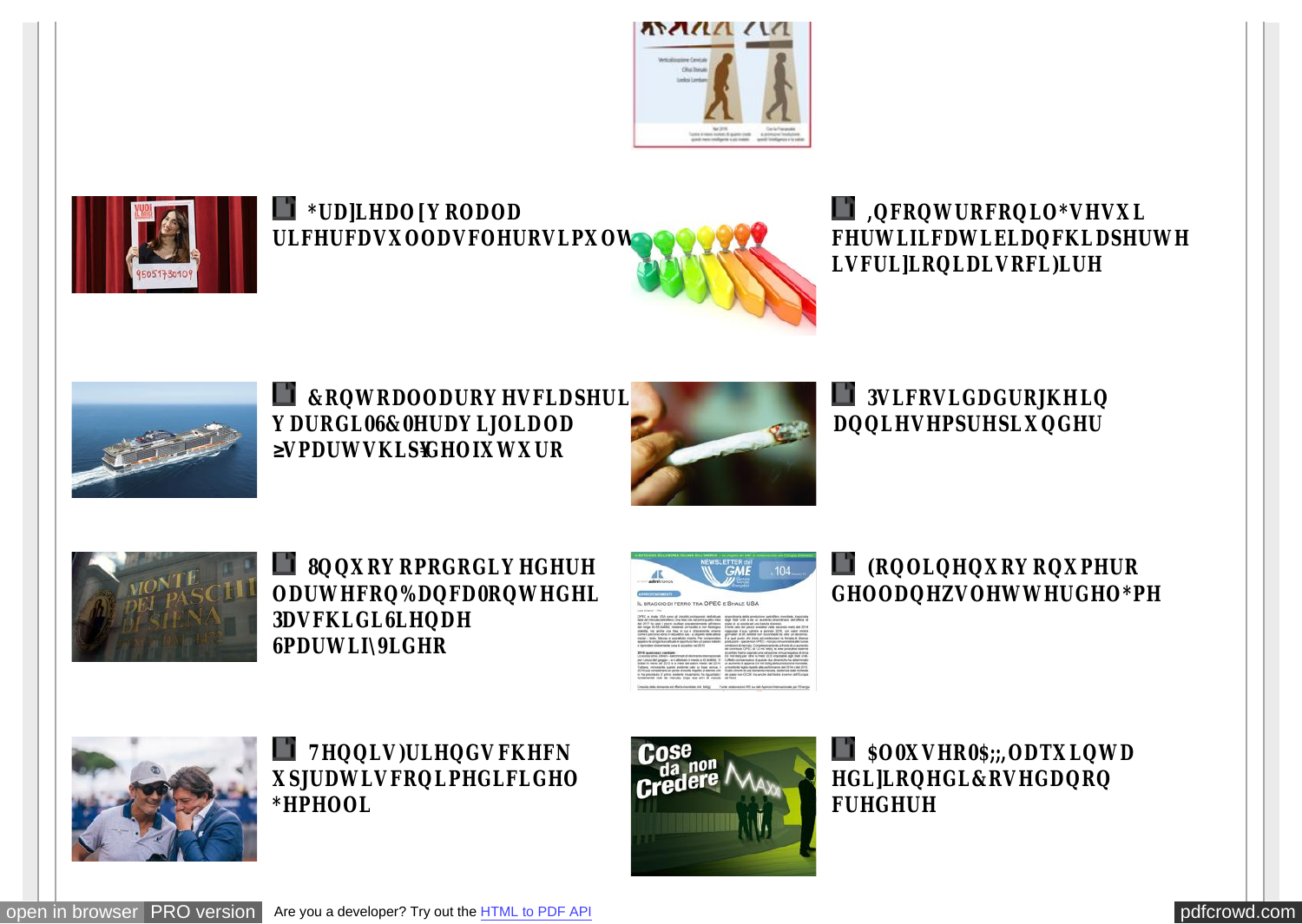![](_page_9_Picture_0.jpeg)

 $\blacksquare$  7 c b  $\degree$  c  $\degree$  g a U f h d \ c gdcfh', UdcfhUhU  $\blacksquare$  = Važ infi = bhY infinition 5ia Y b h U h U X ] K U h c di VV ` ] Wc ` Y ` Un ] Y b X

![](_page_9_Picture_3.jpeg)

 $\blacksquare$  1 a V Y f h c = F c a U  $\zeta$  SESTIONE WcffYhhY W\]UjY (" UbXfc `c [ ] WU # J ] X Y SAVE<br>THE MAllergan

 $\blacksquare$ ; Ygh] cbY XY``ĐY Wf c b ] WU. hf Uhh Uf Y f ] X i f f Y ' ] ` d Y g c ' X

![](_page_9_Picture_6.jpeg)

 $\blacksquare$ ; ] c f b U h U  $\,$  a c b X ] U qU'ihY cfU'Y

![](_page_9_Picture_8.jpeg)

 $\Box$  7 c c i ž b Y  $8$  \$ %  $*$ D | Y a c b h Y f U WWc ` h Y %\* " \* \$ \$ ' h c b b Y ` ` U h Y `i Vf 1 Z 1 WUb h 1 i g U r

![](_page_9_Picture_10.jpeg)

![](_page_9_Picture_11.jpeg)

![](_page_9_Picture_12.jpeg)

![](_page_9_Picture_13.jpeg)

 $\blacksquare$  fi:  $\upharpoonright$  f c i  $\lceil$  Y fi c f Y WYfj Y ` ` c ž ` WU ` c ` i ) f | g W \ | c X Y a Y b n U +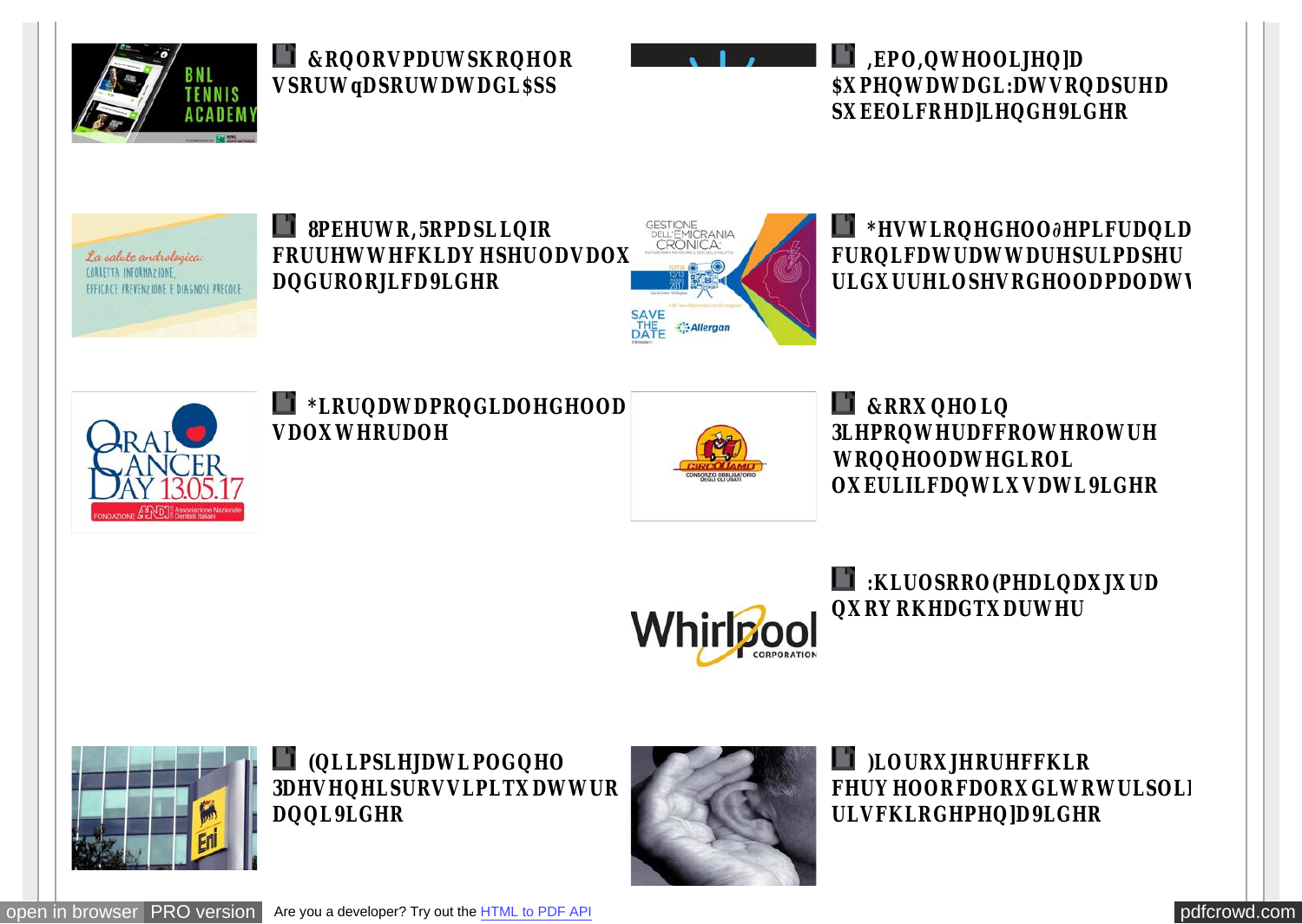$\blacksquare$ : ] cW\] ž U % gi `fiUnnUf X c `a U `d c W \ ]hU`]Ub] gcbc fial

FCUX\cigY ZYghY `fiUdYfhifU`biaYfc : ] X Y b n U ž · c ` h f Y · \* \$  $i$   $b$   $i$   $l$   $b$   $b$   $c$ 

@fiUgaU [fUjY Y || Zfcbh | YfY XY ` ` U ` h V ] c ` c [ ] WU

LAga@UV Dcdi `Uh]  $\langle$  Y U ` h \ ` A U b U [ Y a Y b h g W Y f c g ] a i ` h ] d ` l

 $\blacksquare$ : cfia Cb DYf]d\ BY i f c d U h \ 1 Y a

 $\Box$  6 c f g U ž  $\dot{\phantom{a}}$  U  $\phantom{a}$  Z f ] i  $\ddot{\phantom{a}}$ `Y`&) Un|YbXY dfY WYfhl Z | WUhc 9 \ | h \

 $G Y$  | | |  $W$ }  $\frac{1}{88}$   $\frac{1}{88}$   $\frac{1}{88}$   $\frac{1}{88}$   $\frac{1}{88}$   $\frac{1}{88}$   $\frac{1}{88}$   $\frac{1}{88}$   $\frac{1}{88}$   $\frac{1}{88}$   $\frac{1}{88}$   $\frac{1}{88}$   $\frac{1}{88}$   $\frac{1}{88}$   $\frac{1}{88}$   $\frac{1}{88}$   $\frac{1}{88}$   $\frac{1}{88}$   $\frac{1}{8$ 

t.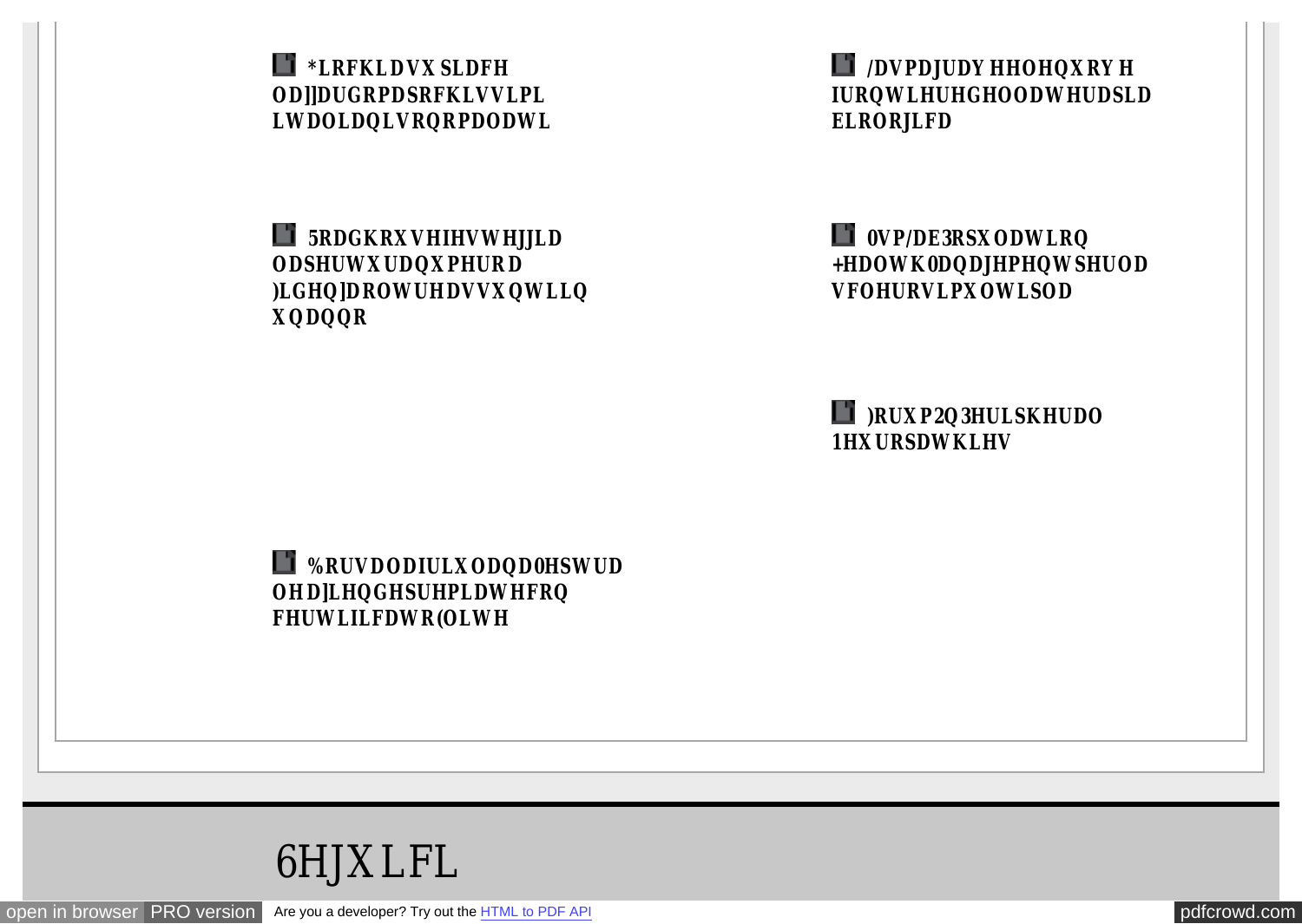: UhhGc` X @ Uj c f G U` i hGYd c f h i ` h i 自 b h f U h h Y b A b [Y b m c b t g h Y b ] \ la `a ]Y hX {] U d

0XOWLPHGLD \$.,&KLVLDPR 3DOD]]RGHOO ,QIRUPD]LRQH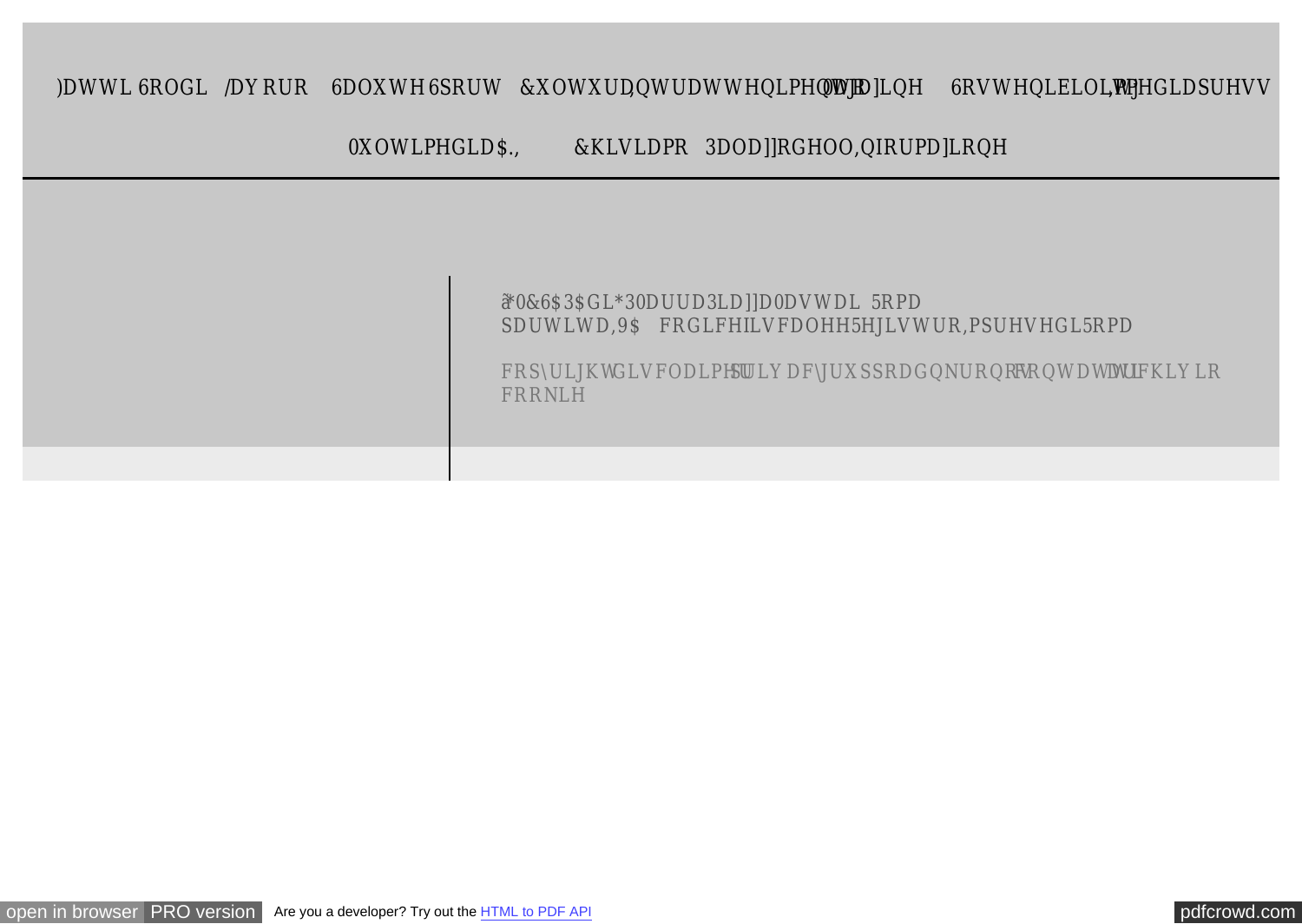#### <span id="page-12-0"></span>3WGUVQ UKVQ WVKNK\\C K EQQMKG RGT TGPFGTG OKINKQTG NC VWC GURO  $$88(66]$ N WVKNKIIQ FGK EQQMKG UGEQ**IRPCHQWCPQ`Q'K&CE**TKVVQ PGNN 6HUYLIL H LQIRUPDILRQL XWLOL DO  $6HOH$ ] $L$ RQD , Q Y L 3DOD]]R &LYLFR 3LD]]D \*DULEDOGL  $S<sub>1</sub>YD$ **WHO**  $|D|$ \$55,9\$ \$9(5%\$1,\$ &,5&2/,\$02 /\$ &\$03\$\*1\$ ('8&\$7,9\$,7,1(5\$17('(/ & 2  $2\%$ %/,\*\$725,2 '(\*/, 2/, 86\$7, /81('Î 25( 3,==\$) //, %\$1',(5\$ & RQ LO SDWURFLQLR GL 0LQLVWHUR GHOOTSPELHQWH \$1&, 5HJLRQH SUULYD D SHUEDQDDR FDPSDJQD HGXFDWLYD LWLQHUDQWH GHO &RQVR OXEULILFDQWL XVDWL ULVFKL SHU OTDPELHQWH H RSSRUWXQLWI SHU ) UDWHOOL % DQGLHUD DOO¶LQWHUQR GHO YLOODJJLR & LIUNFY P.QQRHSIOORING GLUHWWRUH WHFQLFR) BISHQUERWLDYBEGHHOW&228 / [IH YH Q W R UDOS||SAUOHN LHRDIW DWD SSDG HSOL **61 BFODWP SD LH** Q D H G X FD W L YD L W L Q H U D Q N 2EEOLJDWRULR GHJOL 2OL 8VDWL FRQ LO SDWURFLQLR GHO 0LQLVWHU WRFFDQGR WXWWL L FDSROXRJKL GL SURYLQFLD LWDOLDQL DOOR VFRS ORFDOL VXO FRUUHWWR VPDOWLPHQWR GHL OXEULILFDQWL XVDWL H R DOOTLQWHUQR GHOOTLLQDFORDQJWURR & FIRLOF 2./ UDPRIFINGHS GHV  $'DDOOH$  $D O O H$ SDUWHFLSHUDQQR DJOL HGXFDWLRQDO ORUR GHGLFDWL L UDJDIIL VL JLRFKHUDQQR D <sup>3\*</sup>UH**HQ SHDBRH**VRFLDO JDPH ILQDOL]]DWR DOO¶HGXFD 1HO FRUVR GHOO¶LQFRQWUR FRQ OD VWDPSD YHUUDQQR UHVL QRWL L 3 L H P R Q W H H L Q S D U W L F R O D U H LOQ 83 RU Q W R LO RD LOS S Q U R S R N D IU D Q V L H P H D L HYHQWXDOL GLIILFROW; R LQDGHPSLHQ]H / ROLR OXEULILFDQWH XVDW FRUUHWWDPHQWH 6H XWLOLIIDWR LQ PRGR LPSURSULR SXz HVVHUH H XPDQD EDVWL SHQVDUH FKH NJ FLUFD GL ROLR ± LO FDPELR GL XQ¶I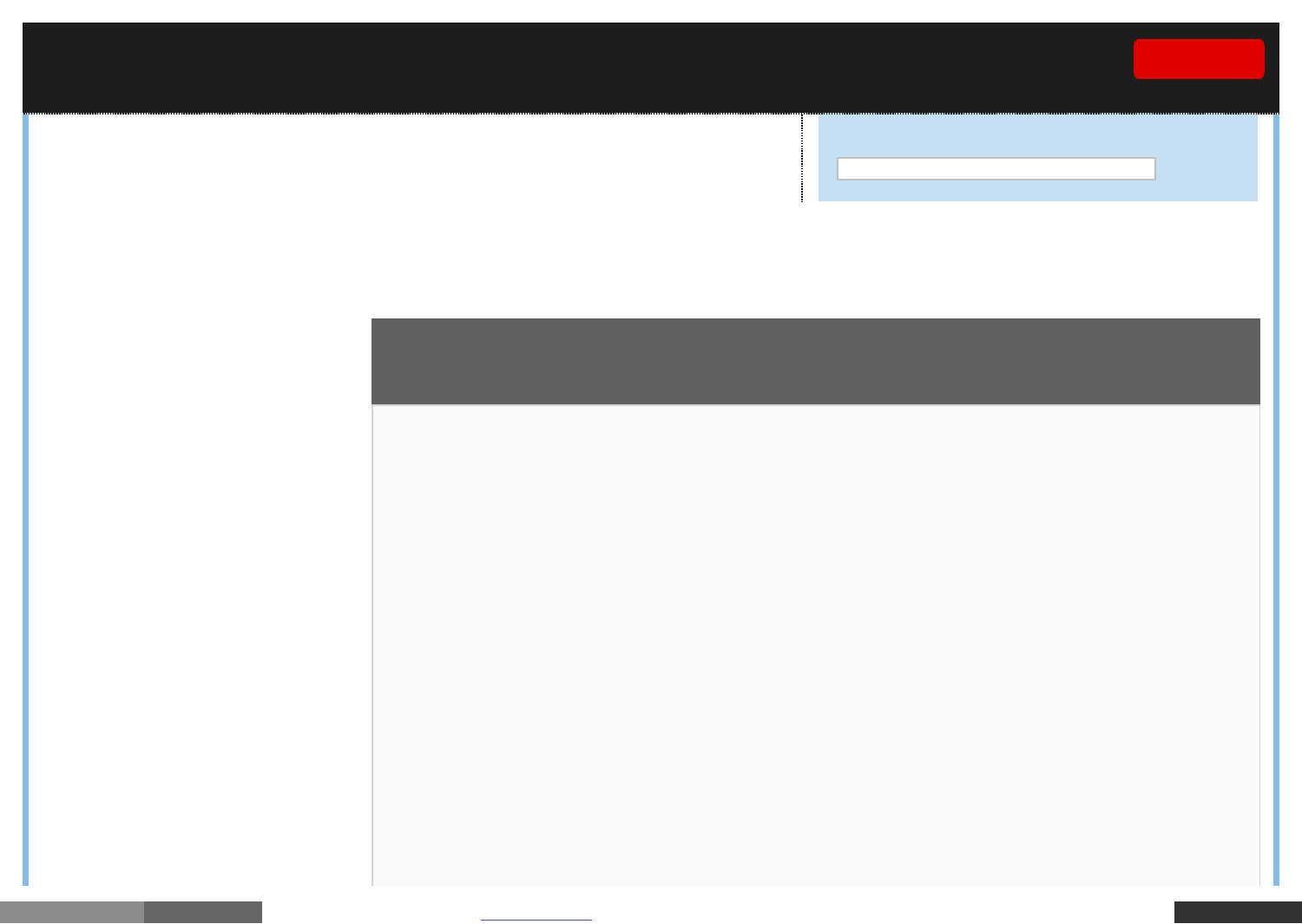$82081($  ', 9(5%\$1,\$ & 22., (32/, & \$ & & (66, %, /, 35, 9 \$ & < 02'8/, 67, & \$127( / (\* \$ /, \$ & & (662 \$5(\$5, 6(59 \$7\$) 3DOD]]R &LYLFR 3LD]]D \*DULEDOGL S LYD WHO  $IDI$ LVWLWX]LRQDOH YHUEDQLD#OHJDOPDLO LW

JUDQGH TXDQWR XQ FDPSR GL FDOFLR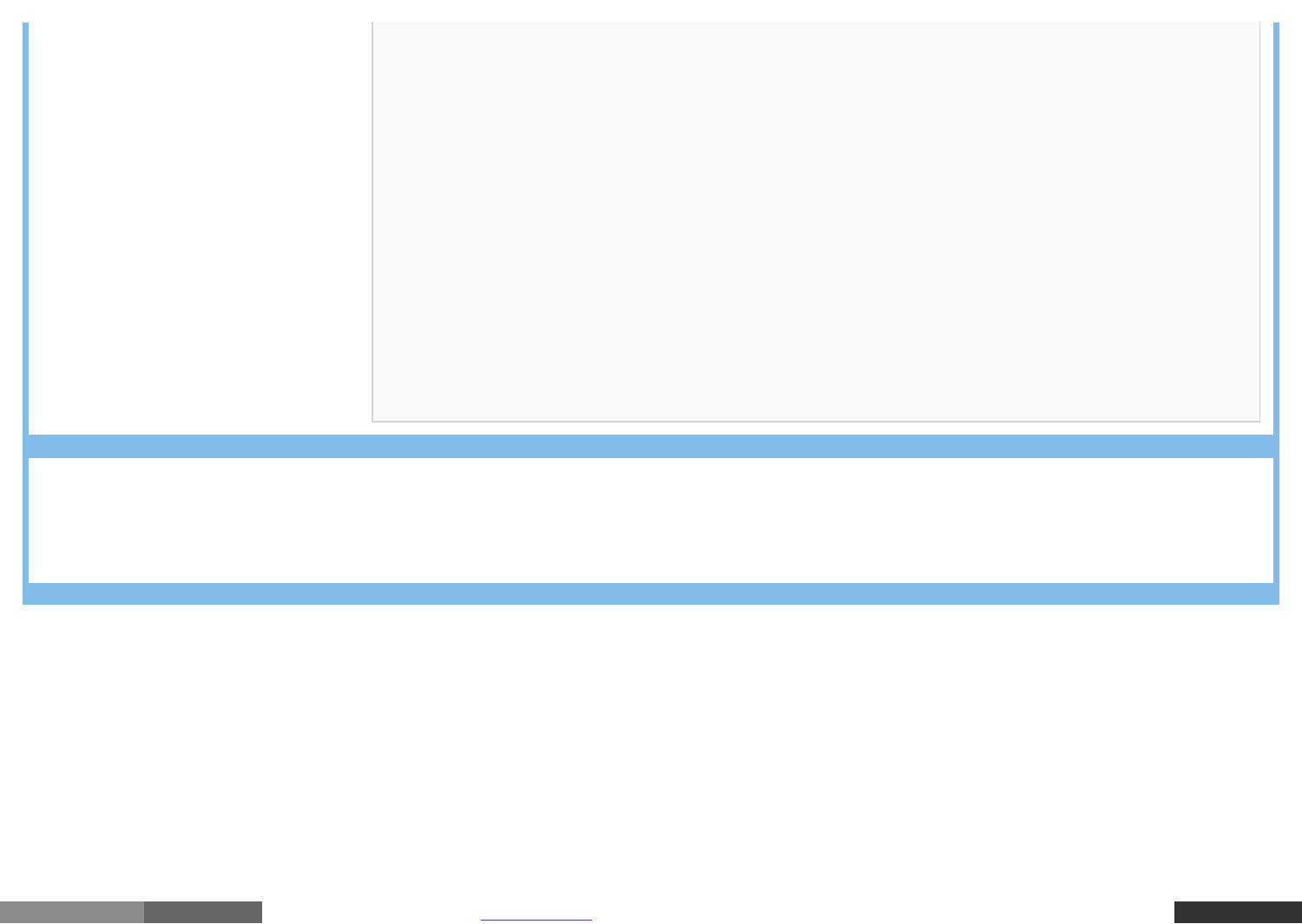#### <span id="page-14-0"></span>4XHVWR VLWR R JOL VWUXPHQWL WHU]L GD TXHVWR XWLOL]]DWL VL DYYDOJRQR GL FRRNLH QH &KLXGHQGR TXHVWR EDQQHU VFRUUHQGR TXHVWD SDJLQD FOLFFDQGR VX XQ OLQN R SURVHJ

#### &RQW &RQVXOWD OD SULYDF\ SROLF\

+RPH 3ULPD3DJLQD

![](_page_14_Picture_3.jpeg)

open in browser PRO version Are you a developer? Try out the HTML to PDF API compared and the ATML to PDF API pdfcrowd.com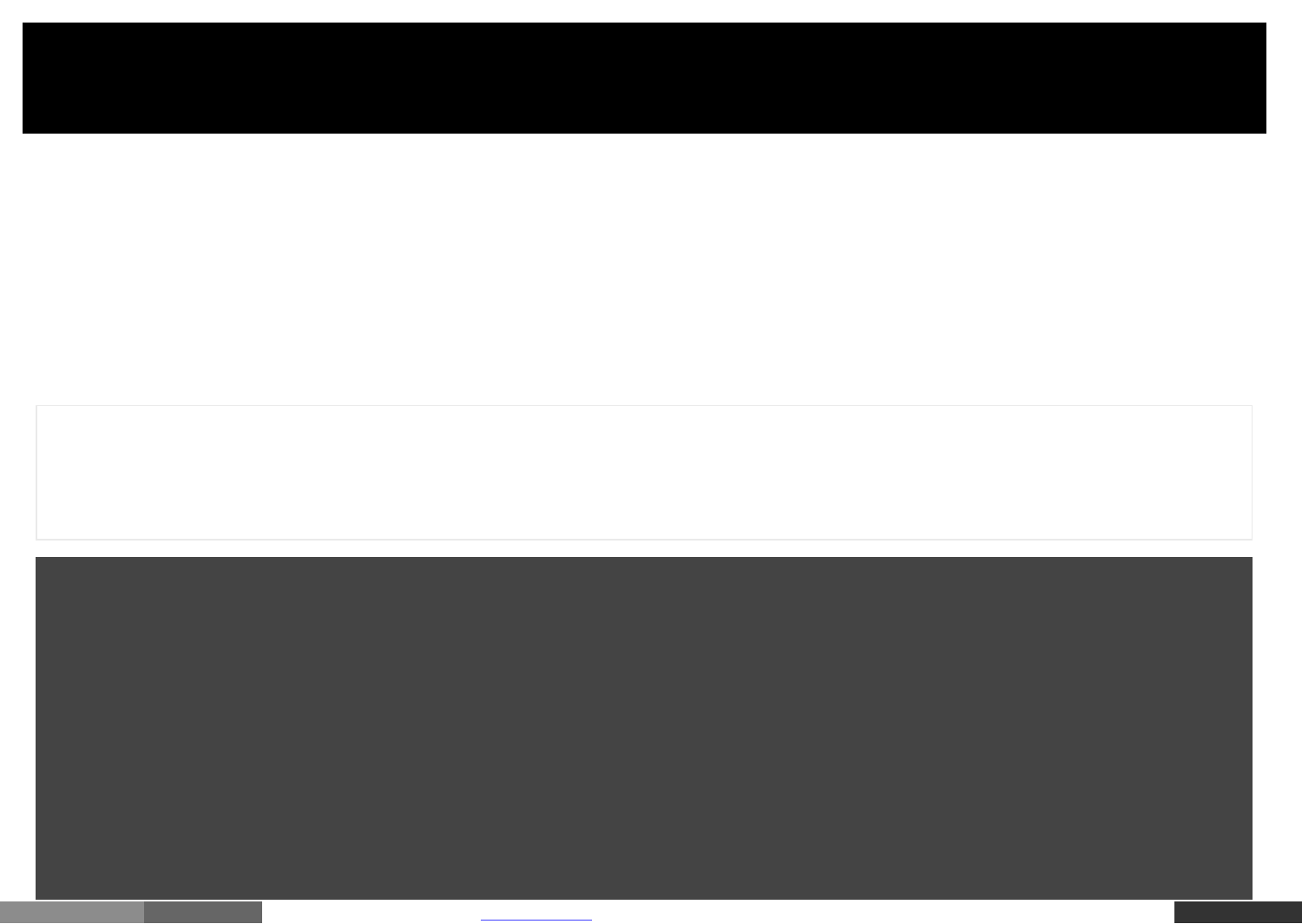# #TTKXC C 0QXCTC %KTE1.+COQ ECORCIPC GFWECVKXC KVKPGTCPV %QPUQT\KQ 1DDNKICVQTKQ FGINK 1 7UCVK

'SR MP TEXVSGMRMS HM 1MRMWXIVS HIPP"%QFMIRXI %2'-6IKMSRI4MIQSRXII 'SQYRIHM 0DJJLR

![](_page_15_Picture_3.jpeg)

| \$UULYD D 1RYDUD & LUF2/, DPR OD FDPSDJQD HGXFDWLYD LWLQHUD | <b>LJD</b> |
|-------------------------------------------------------------|------------|
| GHJOL 2OL 8VDWL 2OL OXEULILFDQWL XVDWL ULVFKL SHU O¶DPELH   | $O\P H$    |
| H ORFDOH VRQR L WHPL SULQFLSDOL GHOOD FRQIHUHQID VWDPSD I   | $DJ$ .     |
| LQ SLD]]D 3XFFLQL DOO¶LQWHUQR GHO YLOODJJLR & LUF2/, DPR    | V V H      |
| DOOT SPELHQWH (PLOLR, RGLFH H GHO GLUHWWRUH WHFQLFR RSHUI   | DUE        |
|                                                             |            |

/¶HYHQWR UDSSUHVHQWD OD SHQXOWLPD WDSSD SLHPRQWHVH GHOOD FDPSDJQD HGXFDWLYD

 $\triangleright$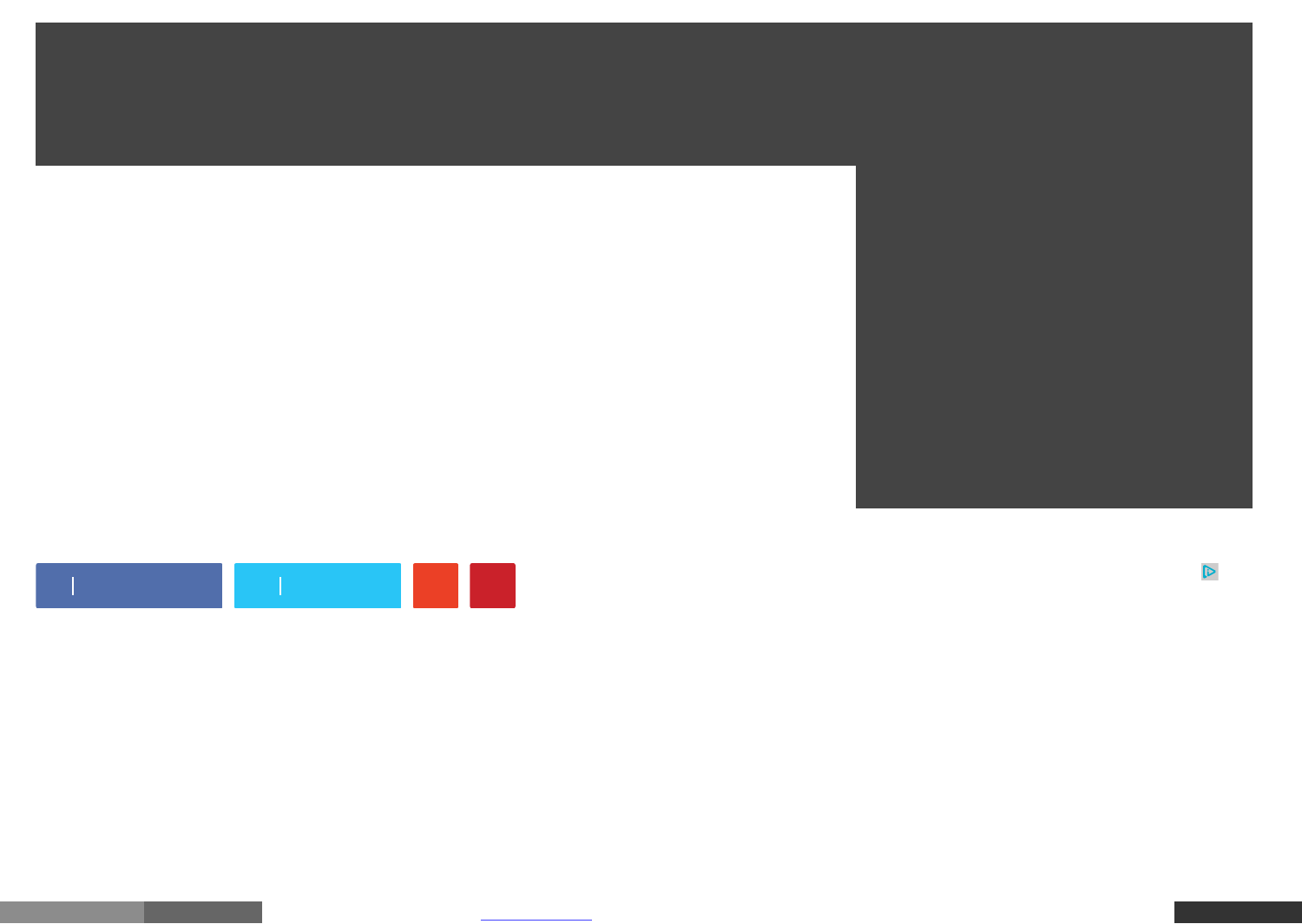RUJDQLIIDWD GDO & RQVRUILR 2EEOLJDWRULR GHJOL 2OL 8VDWL FRQ LO SD GHOO¶\$PELHQWH H GL \$1&, FKH QHOO¶DUFR GL GXH DQQL VWD WRFFDQGR LWDOLDQL DOOR VFRSR GL VHQVLELOLIIDUH OTRSLQLRQH SXEEOLFD H OH DF VPDOWLPHQWR GHL OXEULILFDQWL XVDWL H RWWLPL]]DUQH OD UDFFROWD

'DOOH DOOTLQWHUQR GHO YLOODJJLR & LUF2/, DPR q SUHYLVWR OTLQFROWUR FRQ L **DOOH** VFXROH FKH SDUWHFLSHUDQQR DJOL HGXFDWLRQDO ORUR GHGLFDWL L UDJDIIL VL IHUPHUDQQR DOOHVWLWR GDO &RQVRUILR H JLRFKHUDQQR D 3\*UHHQ /HDJXH' LO SULPR VRFLDO JDPH ILQDOLI DOO¶HGXFDILRQH DPELHQWDOH  $%$  FSZI + VSYI

1HO FRUVR GHOO¶LQFRQWUR FRQ OD VWDPSD YHUUDQQR UHVL QRI XVDWL LQ 3LHPRQWH H LQ SDUWLFRODUH LQ 3URYLQFLD GL 1RYDUI UHODWRUL OH VROXILRQL DG HYHQWXDOL GLIILFROWI R LQDGHPSL SHULFRORVR FKH GHYH HVVHUH VPDOWLWR FRUUHWWDPHQWH 6H HVVHUH HVWUHPDPHQWH GDQQRVR SHU O¶DPELHQWH H SHU OD VD FLUFD GL ROLR ± LO FDPELR GL XQ¶DXWR ± VH YHUVDWL LQ PDUH { TXDQWR XQ FDPSR GL FDOFLR

![](_page_16_Figure_3.jpeg)

open in browser PRO version Are you a developer? Try out the HTML to PDF API

![](_page_16_Figure_5.jpeg)

KL

HJO

 $\overline{a}$ 

**JRS** 

DUF

**JILF** 

+N ) KQTPCNG FGN

FPYI[SVPHTSSPW G

4 V M G I W

-RWXEPPIH

OMQMXIH 8

 $+$ IX E 4SSP \*SV %W

 $(MXL)$   $(TIVX - RWX)$  -  $TUVX - TUVX$ 

'VIWGI FRGSVF MP JVFI H EJJEVM HM QPH IY'

 $(IMERE YSRJEWWSGME)$ WSPYAMSRM YXMPM TIV VMWTEVQMEXSVM | MR.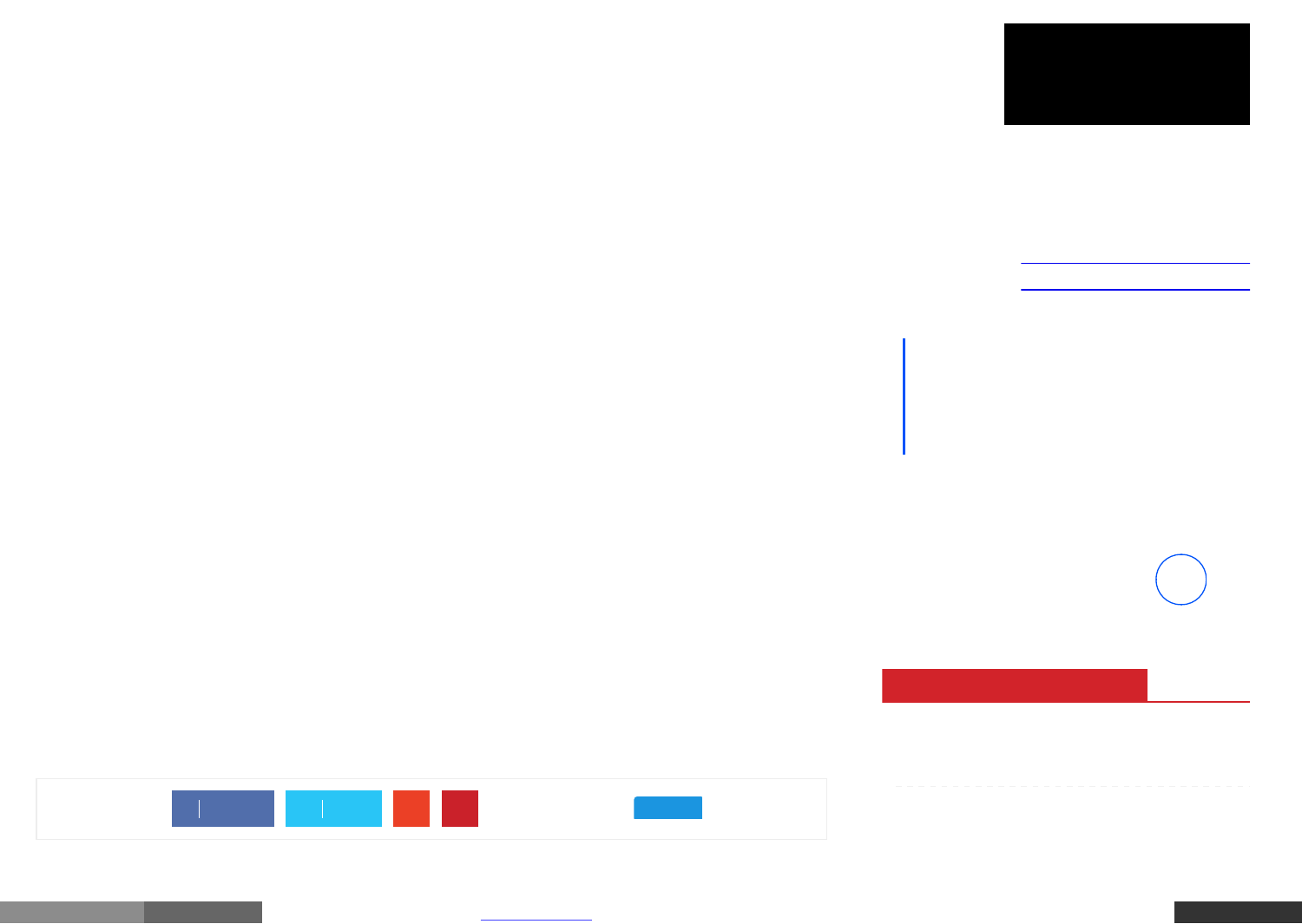|--|

%WWSMQTVIWI 01 TVS1 GSQTIXMXMZMXÆ HIPP IWXIRHIVI KEVERAMI EN

![](_page_17_Picture_2.jpeg)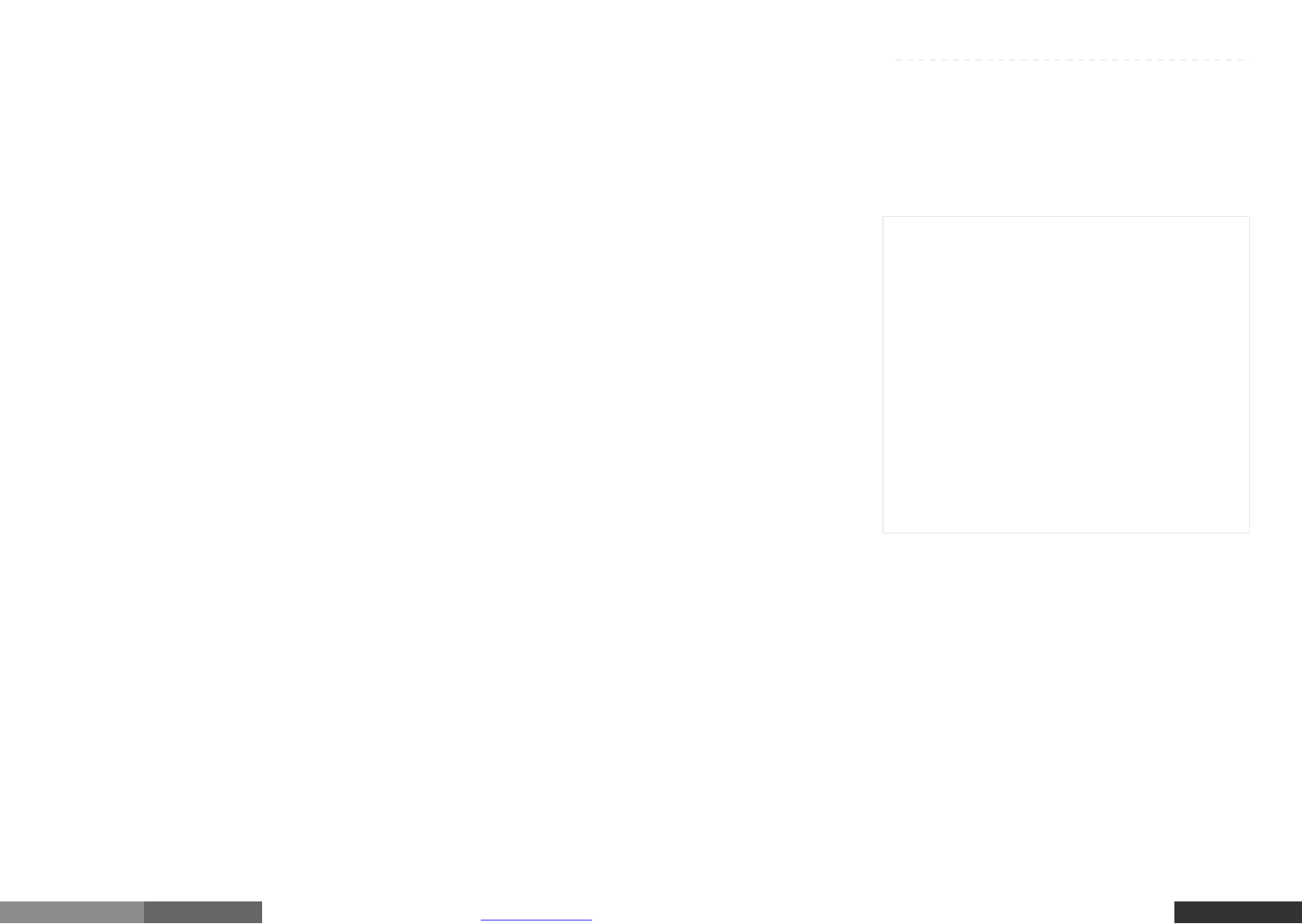#### 5%'.61&#..#4'&#<+10'

+P 2KGOQPVG WPC RGT KN EGPUKOGPV OQUEJGG G ETGC\K 3ULPD 3DJLQPDUH ID

".'GFKNK\KC TGUKFL RTQXKPEKC FK 0QX DGPGHKEK HKUECN

3ULPD 3DJLQPDUH ID

%QTUQ FK EQPVTCV KPVGTPC\KQPCNG ITCVWKVK EQP N'' 8 3ULPD 3DJLQROUH ID

#46+%1.+2121.#4+

5RCEEKQ FK FTQIC CTTGUVK FGK ECTC #TQPCG0QXCTC 3ULPD 3DJLQDRUQLID

+P ECUC WPC ECTV HCNUC G VTG GVVK CTTGUVCVQ GPPG 3ULPD 3DJLQDSULOH

2GTWXKCPK ENCPF( KP WP ECPVKGTG G FK0QXCTC 3ULPD 3DJLQDDJJLR

![](_page_18_Picture_9.jpeg)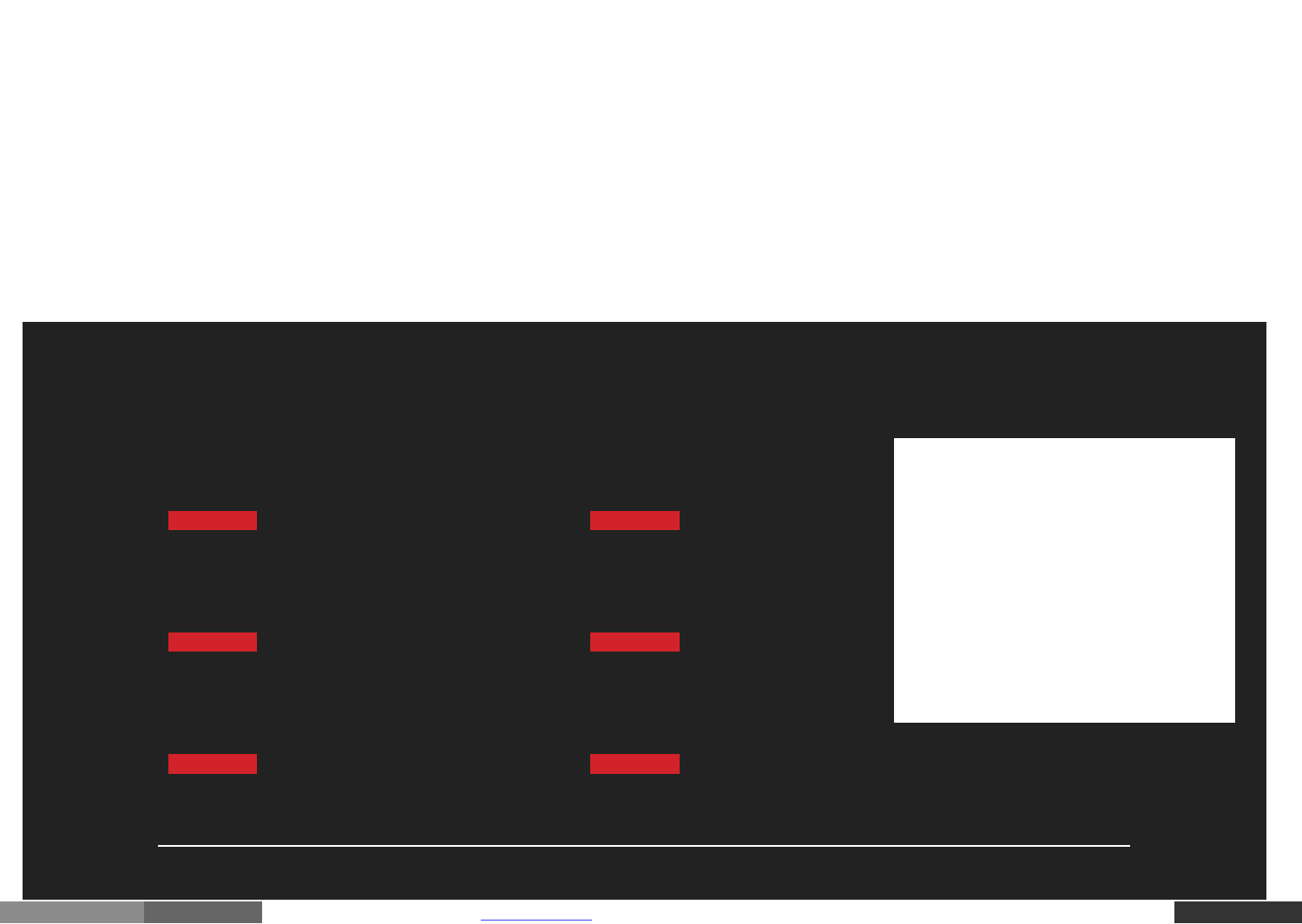![](_page_19_Figure_0.jpeg)

5')7+%+

![](_page_19_Figure_2.jpeg)

&RQWDWHWDFLRQH#QRYDUDLQGLUHWWD LW

 $\sqrt{6}$ YLOXSSR:HE 'HVLJQGL(QHVL 3DENTL) 3ULYDF\3R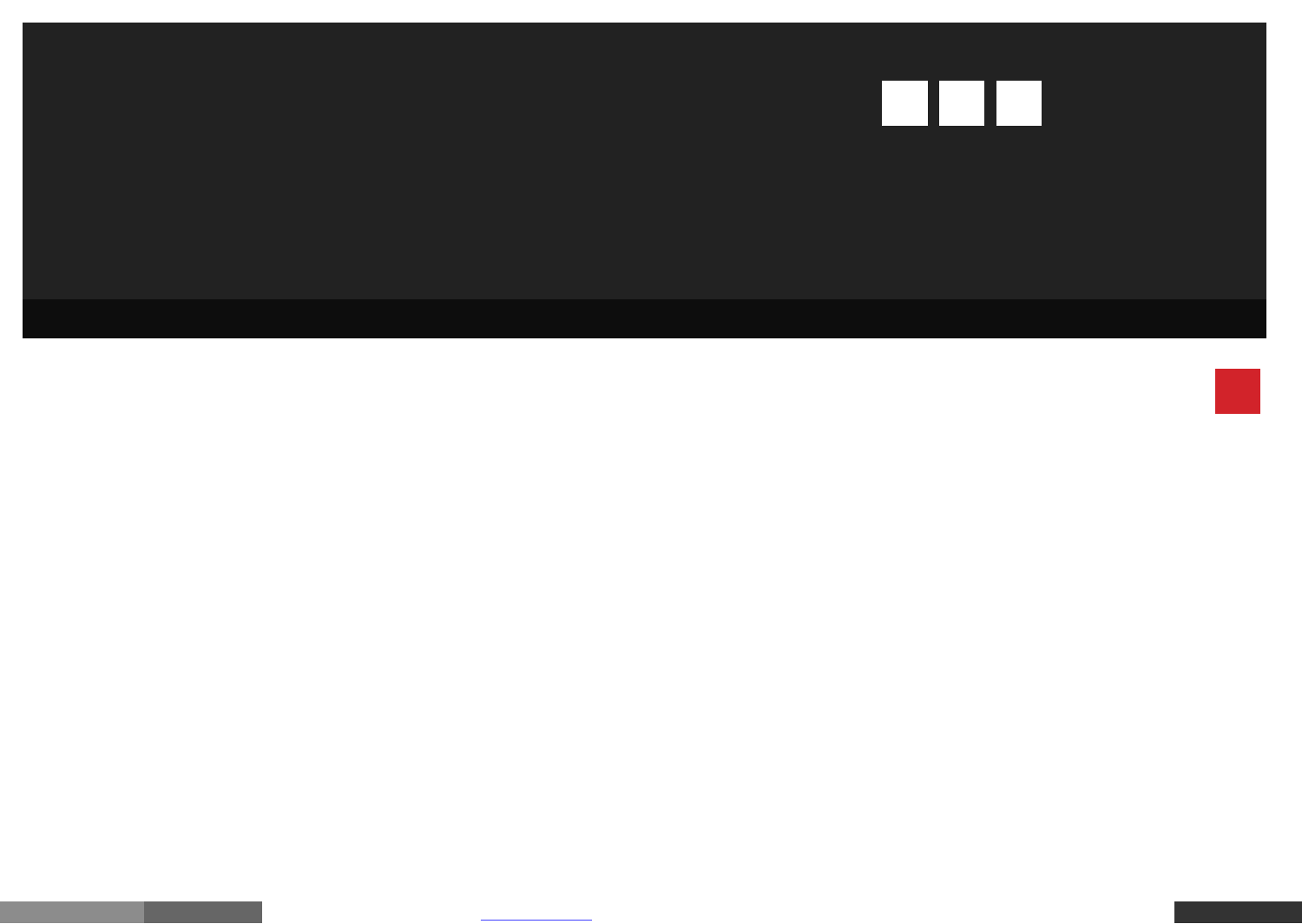# <span id="page-20-0"></span>T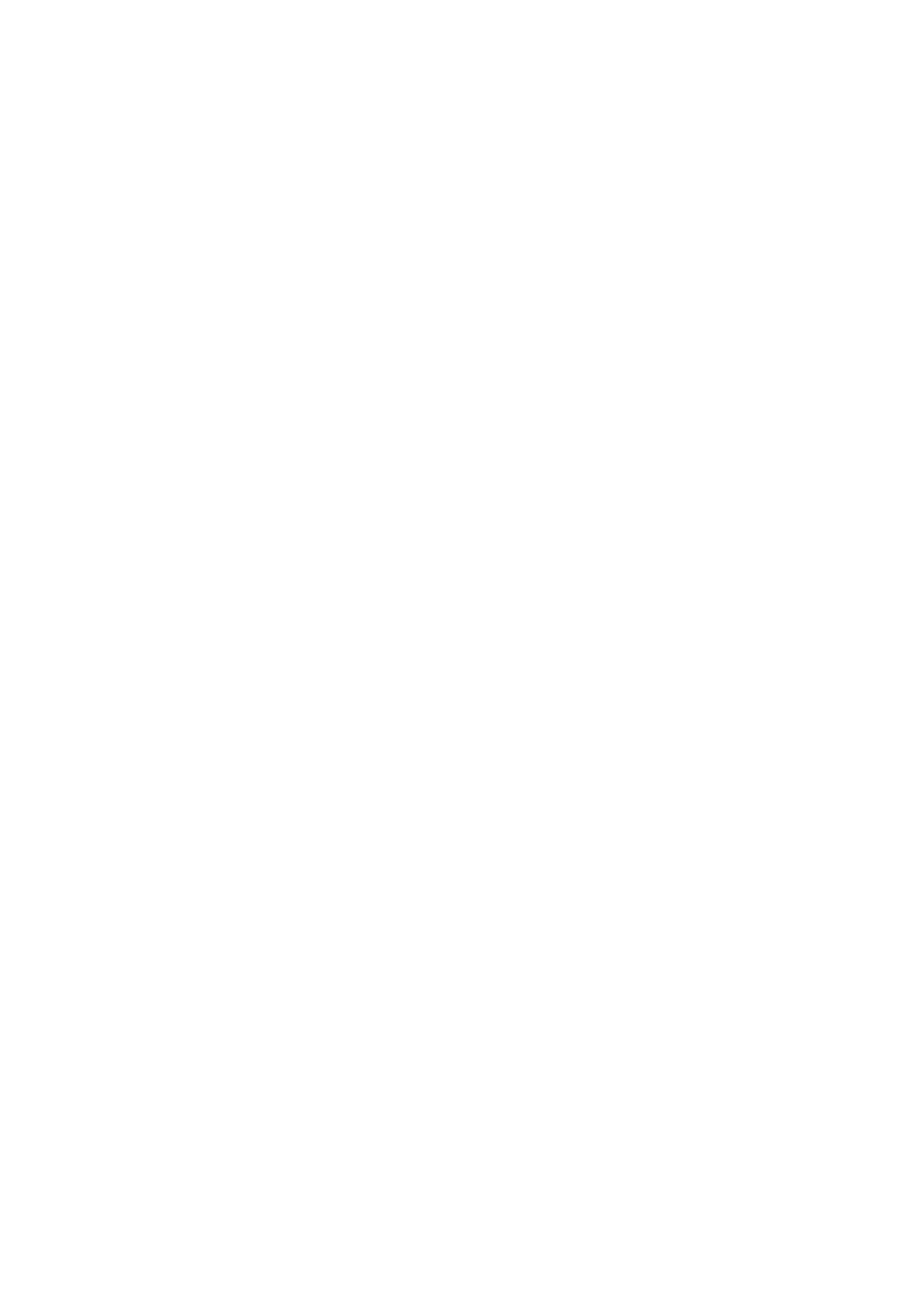WROOHOODWH GL ROL OXEULILFDOWL XVDWL UDFFROWH LQ 3URYLQFLD GL 1RYDUD QHO VX XQ WRWDOH GL WRQQHOODWH UHFXSHUDWH QHOOD 5HJLRQH 3LHPRQWH 6RQR L GDWL UHVL QRWL GDO &RQVRUILR 2EEOLJDWRULR GHJOL 2OL 8VDWL QHOOD FRQIHUHQ]D VWDPSD FKH VL q WHQXWD QHOO DPELWR GL &LUF2/, DPR OD FDPSDJQD HG2X\*F, DWLYD LWLQHUDQWH FKH SXQWD D VHQVLELOL||DUH O RSLOLROH SXEEQLFD  $/$ RJLQ  $\parallel$  W W R H OH DPPLQLVWUDILRQL ORFDOL \ VPDOWLPHQWR GHL OXEULILFDQW 5HJLVWU4XHVWD PDWWLQD L UDJD]]L GHOOH VEXROH KUQQK YLVLWDWR LO YLOODJJLR & LUF2/, DPR SDUWHFLSDQGR DJOL HGXFDWLRQDO ORUR GHGLFD $W(1, H)$  vilgdqgrvl D  $\frac{3}{4}$ \*UHHQ /HDJXH′ LO SURJHWWR FKH SUHYHGH XQ VLVWHPD GL JLRFKL RQOLQH ILQDOLIIDWL DOO HGXFDILRQH **DPELHQWDOH** 

## 86\$7. \$129\$5\$

&521\$&\$ (\$778\$/,7¬

 $$0\%$ , (17( 6&82/\$

.0 & 228 LVROH HFRORJLFKH VROXILRQH DO SUREOHPD GHL IDL GD WH

 $.1$  \$80(172 /\$ 5\$&&2/7\$ ', 2/, /8%5, \, &\$17,

3DROD \*DULIL

& URQD F3DROLW LIFBQRPL BRORQWD USIDEW TROWSHIXROBDOX W7HH FQROR SSERU WYXULV PSRXOW X6USDH W W D FRO

<span id="page-22-0"></span> $+20($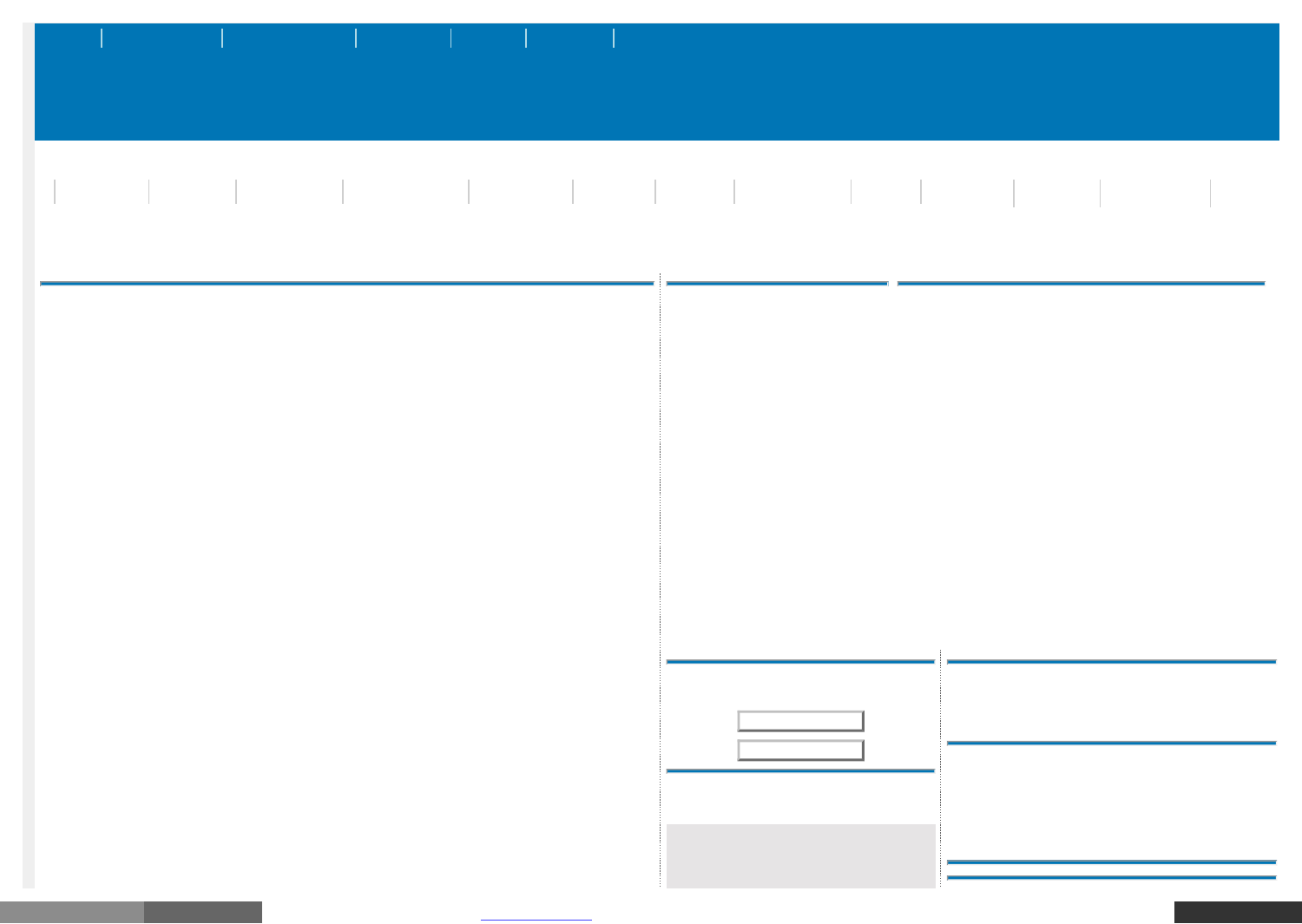![](_page_23_Figure_0.jpeg)

 $\mathcal{O}(\mathcal{O}_\mathcal{C})$  and  $\mathcal{O}(\mathcal{O}_\mathcal{C})$ 

&RQGLYLGL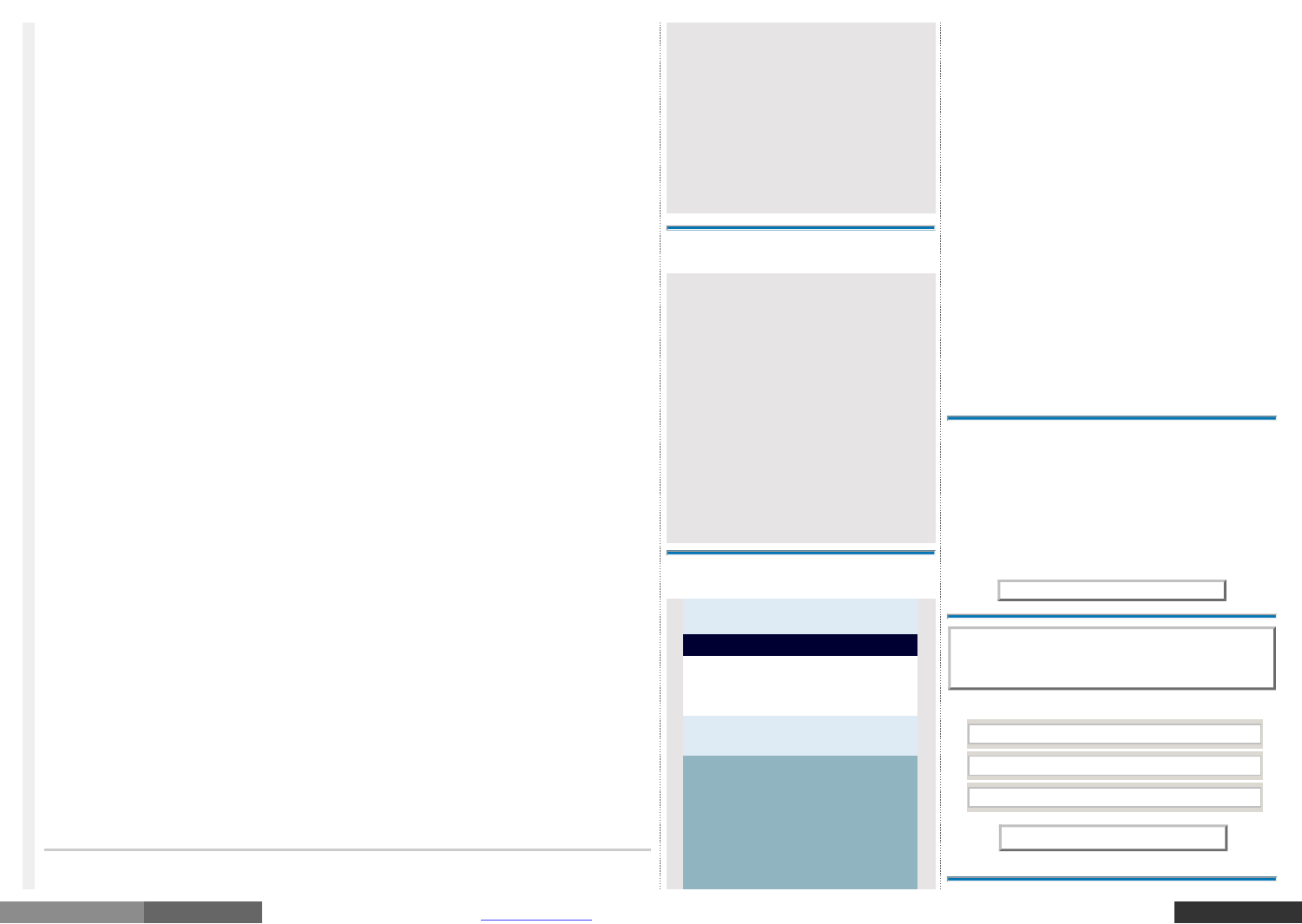| $\begin{array}{c c}\n\hline\nf & 8 \\ 3 & 4 & 5 \\ \hline\n\end{array}$<br>$9 H Q W R$<br><b>3UHYLVLRQL OHWH</b> | &HUFD L FRPXQL GHOOH SUR<br><b>3URYLQFLD</b><br>&HUFD                 |
|------------------------------------------------------------------------------------------------------------------|-----------------------------------------------------------------------|
|                                                                                                                  | &HUFD OH ELEOLRWHFKH<br><b>3URYLQFLD</b><br>&HUFD<br>3LHPRQWH3UHVV WL |
|                                                                                                                  |                                                                       |
| 5, & (5&\$ & 2081, & \$7,<br><b>7LWROR</b>                                                                       |                                                                       |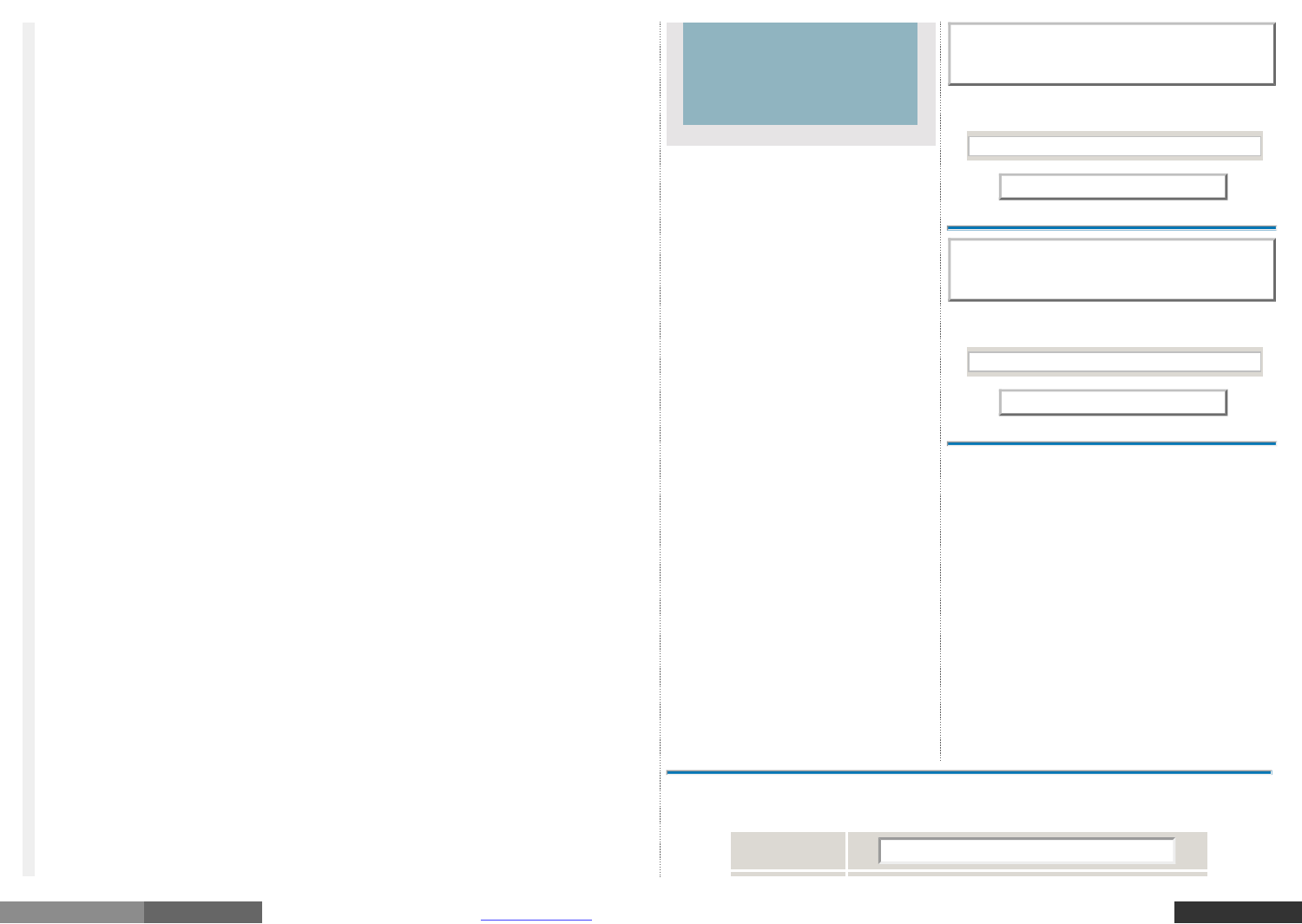| 7HVWR                         |       |         |
|-------------------------------|-------|---------|
| <b>3URPRWRU</b>               |       |         |
| \$UJRPHQW 7XWWL               |       |         |
| <b>3URYLQFL7XWWH</b>          |       |         |
| &RPXQH 7XWWL                  |       |         |
| 'DWD LQL]                     |       | 2 J J L |
| 'DWD ILQI                     |       | & 0     |
|                               | &HUFD |         |
|                               |       |         |
|                               |       |         |
|                               |       |         |
|                               |       |         |
|                               |       |         |
|                               |       |         |
|                               |       |         |
|                               |       |         |
|                               |       |         |
| &HUFD OH FDQWLQH GHO 3LHPRQWH |       |         |
| <b>3URYLQFLD</b>              |       |         |
| & H U F D                     |       |         |
|                               |       |         |
| 0 (', \$ 3\$571 (5            |       |         |
|                               |       |         |
|                               |       |         |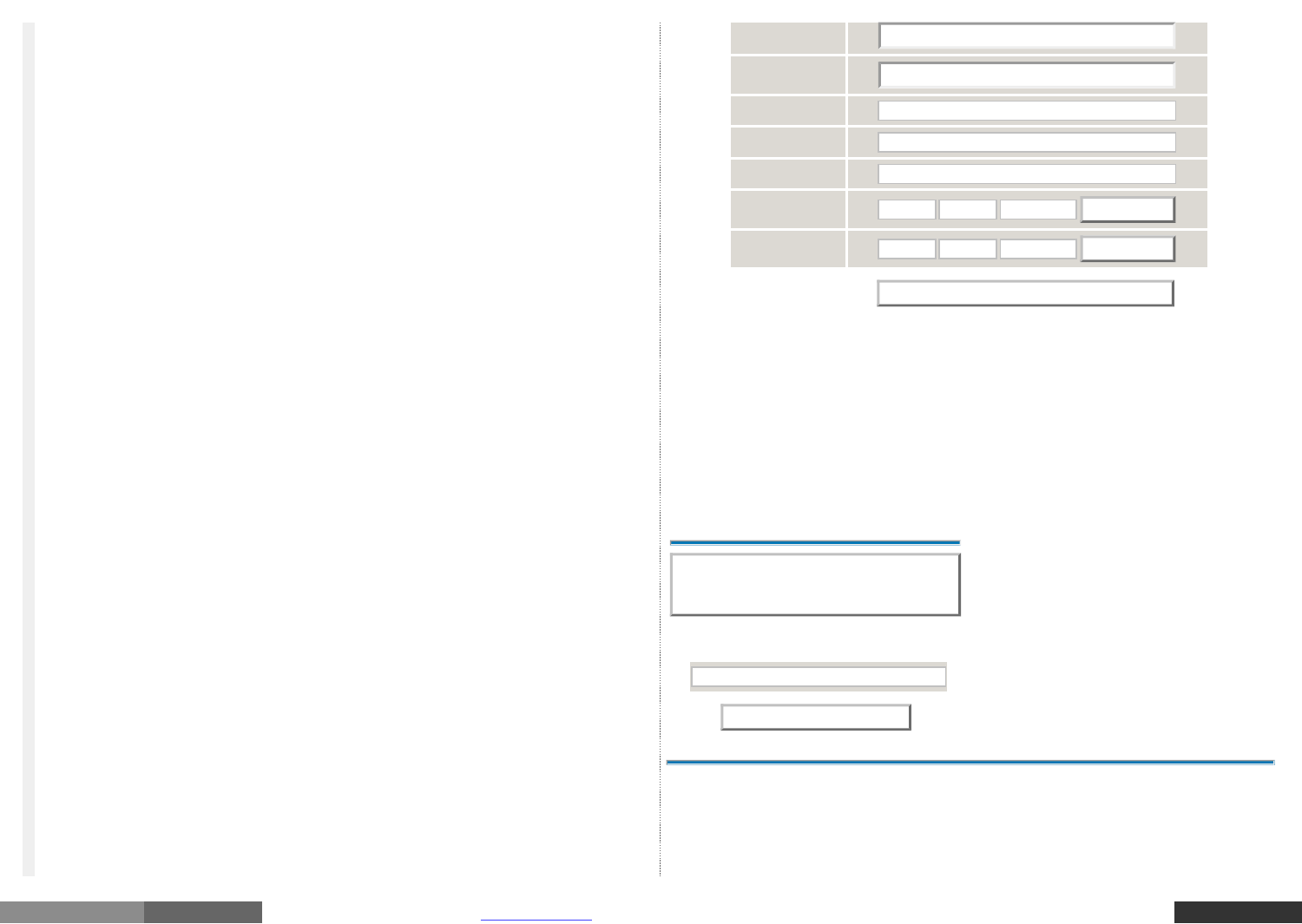| & 521\$&\$                                                                         | $32/7, 7, 8$ \$                                                                                                                                                                                                                                            | (82120, \$                                                                                             |
|------------------------------------------------------------------------------------|------------------------------------------------------------------------------------------------------------------------------------------------------------------------------------------------------------------------------------------------------------|--------------------------------------------------------------------------------------------------------|
|                                                                                    | ,1 \$80(172 /\$ 5\$&&2/7\$ ', 2/, /8%5,),&\$1?, 8 <b>0\$7(</b> 17,1\$ &\$3872 <sup>3</sup> ',5,772 '(//\$ '211\$ /\$ 3\$5,2 +27(/ 7251(5¬ \$ (66(5( / \$/%(5*2 5,9                                                                                         |                                                                                                        |
| \$129\$5\$                                                                         |                                                                                                                                                                                                                                                            | 6, \$ 3\$57( \$77,9\$ 1(/ 3527(**(5(' $\qquad \qquad$ /\$ &\$6( +,6725< 48(5&(77, \$/ &,&/2 ', &2)     |
|                                                                                    | ,1 \$80(172 /\$ 5\$&&2/7\$ ', 2/, /8%5,),&\$1 <sup>1</sup> 7, 8 <b>&amp;\$6</b> 2 67\$0,1\$ &20(787(/\$56, 5,92/*(1'26, 35,6256(80\$1((121 80\$1('                                                                                                         |                                                                                                        |
| \$9(5&(1),                                                                         | $\frac{1}{2}$ // 81,21( 1\$ = ,21\$ /( 821680\$ 725, '(/ 3, (0217 678',2 '(17, 67, 82 '(17\$ / (//(52, 1 = 21\$)                                                                                                                                           |                                                                                                        |
|                                                                                    | *5\$1', 5,68/7\$7, 63257,9, (7\$17, \$33817;\$0(1072\$26,7\$)1(/ & 21'20,1,2)'(%,7, (5(& 83(5)2)/1*2772\$725,12                                                                                                                                            |                                                                                                        |
| $$1/2$ 63257,1* & /8% 0217(526\$ 129\$5\$                                          | & 5 (', 7, \$63 (77, *, 85, ', &, (), 6& \$/,                                                                                                                                                                                                              |                                                                                                        |
| $$0\%$ , (17(                                                                      | 785,602                                                                                                                                                                                                                                                    | 6\$/87(                                                                                                |
| $5(67\$7($ \$77,9, \$55,9\$ / (',=,21(                                             | $8\$ 17, 1 ( $\$$ 3 (5 7 (                                                                                                                                                                                                                                 | $3,(0217)$ 9(17, & , 148(6, 0\$ 18292 63257(//2 35(127\$ = , 21( \$1\$/, 6, ( \state of )              |
| $8,77\$ , $*$ , $\$$ 9(12 ( / $\$$ 8200, 66, 21( 5, ), 87, $=$ (5 $\ell$ , = , 21( |                                                                                                                                                                                                                                                            | $63(8, 5/0.67, 8 + (9.777, 15518(6,$                                                                   |
|                                                                                    | / $\frac{1}{2}$ / 9 ( $\frac{1}{2}$ 6 & + (', & (6 Î $\frac{1}{2}$ 35 (81 18292 $\frac{1}{2}$ / 9 ( $\frac{1}{2}$ 5 $\frac{1}{2}$ $\frac{1}{2}$ / (', 1, 72 , / 352*5 $\frac{1}{2}$ 00 $\frac{1}{2}$ '(// $\frac{1}{2}$ 6 $\frac{1}{2}$ *5 $\frac{1}{2}$ ) | $,03257\$ 17 ( $\& 21$ ) (5 (1 = $\$ 25 $\degree$ \$ 1 , = = $\frac{6}{3}7\$ $\degree$ ' $\degree$ / , |
| 725,12                                                                             | '(1/2)(15)                                                                                                                                                                                                                                                 | $8/8\%$ 5\$ & & 21, $*$ , ( /, 216 & /8% 6 & \$ 51\$), $*$ ,                                           |
|                                                                                    | $/81\$ $7 + .8\$ 63(77\\$\Sequal 2)2 $/2$ $/$ $/$ $*$ 58332.                                                                                                                                                                                               | 9 \$ 5 \$ . 7 \$                                                                                       |
|                                                                                    | $/$ , 5, & 2 $/$ \$ %, 5, 17,                                                                                                                                                                                                                              | $&255\$ '2 $&$03,6$ , $3*8\$ 5,5('\$//,1)('(0\$" 2                                                     |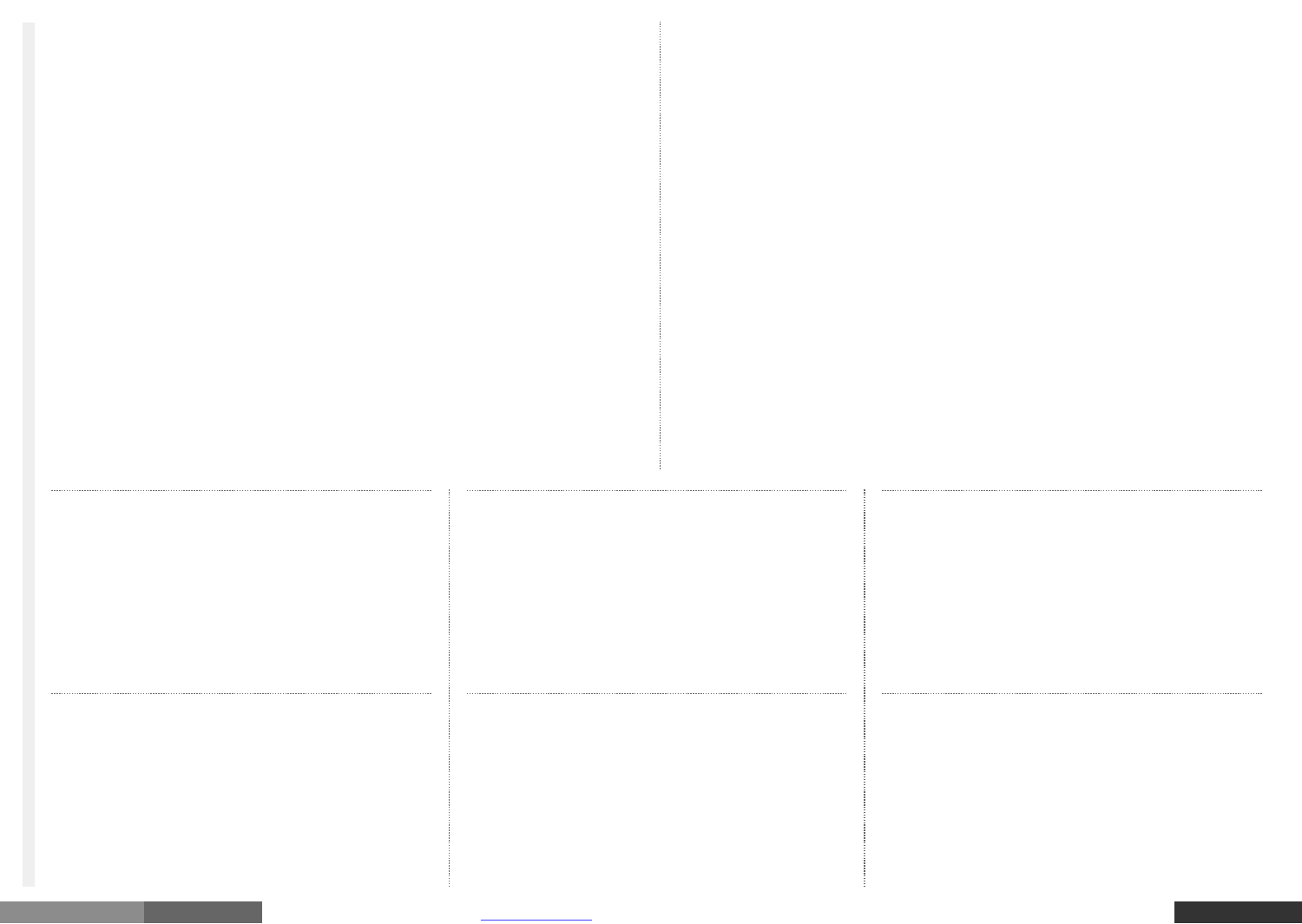|                                                                                                                                                                                                                                                                                                             |                                                                                                                                                                                                                                                                                                                                                                                                                                                                                                               | $3266, \%$ , /(                                                                                                                                                                                                                                                                                                                                                                                                                                                            |
|-------------------------------------------------------------------------------------------------------------------------------------------------------------------------------------------------------------------------------------------------------------------------------------------------------------|---------------------------------------------------------------------------------------------------------------------------------------------------------------------------------------------------------------------------------------------------------------------------------------------------------------------------------------------------------------------------------------------------------------------------------------------------------------------------------------------------------------|----------------------------------------------------------------------------------------------------------------------------------------------------------------------------------------------------------------------------------------------------------------------------------------------------------------------------------------------------------------------------------------------------------------------------------------------------------------------------|
| $63(77$ \$ & 2/,                                                                                                                                                                                                                                                                                            | & 8/785\$                                                                                                                                                                                                                                                                                                                                                                                                                                                                                                     | $7(812/2, $ \$                                                                                                                                                                                                                                                                                                                                                                                                                                                             |
| 9,7721(<br>*/, $\frac{6}{3}$ /811, '(//( 6&82/( 35,0\$5,( ', 5,9\$/7\$<br>8\$17\$12 \$// \$8',725,80<br>$/81\$ $7 + .8\$ 63(77\\$\ & 2/2 '( $/$ *58332<br>$\%$ , / $\%$ 2 $\%$ \$ 662                                                                                                                       | $5\#$ , 1 % 2: ) 25 \$ ) 5, & \$<br>$\langle 1, \frac{9}{5}, \frac{5}{5}, \frac{6}{5}, \frac{3}{5}, \frac{6}{5}, \frac{6}{5}, \frac{6}{5}, \frac{7}{5}, \frac{8}{5}, \frac{1}{2}, \frac{2}{5}, \frac{1}{2}, \frac{1}{2}, \frac{1}{2}, \frac{1}{2}, \frac{1}{2}, \frac{1}{2}, \frac{1}{2}, \frac{1}{2}, \frac{1}{2}, \frac{1}{2}, \frac{1}{2}, \frac{1}{2}, \frac{1}{2}, \frac{1}{2}, \frac{1}{2}, \frac{1}{2}, \frac{1}{2}, \frac{1}{2}, \frac{1}{2}, \frac{1}{$<br>$$/$ ; 9 $*5\$1$ 35(0,2 &, 77\$, 6\$921\$ | ,7\$/,\$ '21\$7, 0\$(675\$ 6&5,772 '\$ &/\$&?',2 \$ 021&\$/,(5, 086,&\$ ()272*5\$),\$ ,16,(0( $\frac{1}{3}$ (5 1\$6&( / (',=,21( 0,/\$1(6( '(//\$ 63\$&(\$336<br>$,17(51\$ $7,21\$ $/$ $\& +\$ $/$ $/$ $(1^*$ $(3520266\)$ $\%$ $/$ $/$ $\$$ 1<br>7877, \$//(*5, & 21 0\$10 (67\$7(%,0%, \$/{\$7+(& 26026% 6(59(5 0(',\$3\$571(5', 63\$& (<br>$0\,$ \$66,02 3\$5\$&&&,,\$,**,8',&\$,/7(5=2 32672 */,\$'2/(6&(17,(/\$ 5(7( 6(0,1\$5,2 \$ &+,(<br>$35202662$ '\$ & +, (B5(7( |
| $92/217$ \$5, \$72                                                                                                                                                                                                                                                                                          | 63257                                                                                                                                                                                                                                                                                                                                                                                                                                                                                                         | 6&82/\$                                                                                                                                                                                                                                                                                                                                                                                                                                                                    |
| $(0\$ $*$ , $2\,725,12\,820(02170\$ \$575 $($<br>$&257,$ /('(/ 0\$*/,2,1 & 251,&(<br>$258 +$ , $(\frac{6}{5} 81, 8)$ , $(1\frac{1}{5} 02675\frac{1}{5} 0.2675\frac{1}{5} 0.816\frac{1}{5}$ (7\; 17,66,0(0('\;\cdots'',\;<br>021)(55\$72<br>7877, ,1 & \$ 032 & 21 , / 352 * (772 *, 29 \$ 1, , 17 (* 5 & 72 | 081'\$1&+(48(67\$92/7\$+\$112 &2148,67\$72 6&82/\$,7\$/2 &\$/9,12<br>$f$ 3('\$/\$1*+( *\$5\$', 07% & 266\$12 % $i$ /%2/,%5(5,\$<br>7:,5/,1*6 & 5,67,1\$ & \$03,21(66(1\$=,21\$ $\frac{1}{2}$ , /(/,%5(5,\$ 3(5 5\$*\$==, )2*2/\$ -81,25                                                                                                                                                                                                                                                                       | 8/7,0\$ 3529\$ 3(5 /( *,29\$1,66,0( '(/ <sup>3</sup> 7:,5 <sup>;</sup> / )2\$31 085\$/(6 ', ('8\$5'2 <sup>3</sup> 0212´ &\$55\$6&2 \$/<br>81 &, 21'2/2 3(5 / \$ 0\$ 00\$ 6+5, 1.3/\$67, &<br>$/(7785($ \$1,0\$7( 2772 5\$*\$ = =, ( 6725,(                                                                                                                                                                                                                                 |
|                                                                                                                                                                                                                                                                                                             | $$7/(7(^*58332 \ 6(1,25 \ 8+(^*4.2148,67\ 12 \ 7252))$<br>$*, 251\$ $7\$ ( $, / 7, 72/2, 7\$ $, 7\$ $12$                                                                                                                                                                                                                                                                                                                                                                                                      |                                                                                                                                                                                                                                                                                                                                                                                                                                                                            |

 $\frac{1}{2} \frac{1}{2} \frac{1}{2} \frac{1}{2} \frac{1}{2} \frac{1}{2} \frac{1}{2} \frac{1}{2} \frac{1}{2} \frac{1}{2} \frac{1}{2} \frac{1}{2} \frac{1}{2} \frac{1}{2} \frac{1}{2} \frac{1}{2} \frac{1}{2} \frac{1}{2} \frac{1}{2} \frac{1}{2} \frac{1}{2} \frac{1}{2} \frac{1}{2} \frac{1}{2} \frac{1}{2} \frac{1}{2} \frac{1}{2} \frac{1}{2} \frac{1}{2} \frac{1}{2} \frac{1}{2} \frac{$ 

& OLFFDQ GR TXDOVLDVL OLQN VX TXHVWD SDJLQD PVDLJDLXRWURULLOND REMALLEROZHLING/HVDJR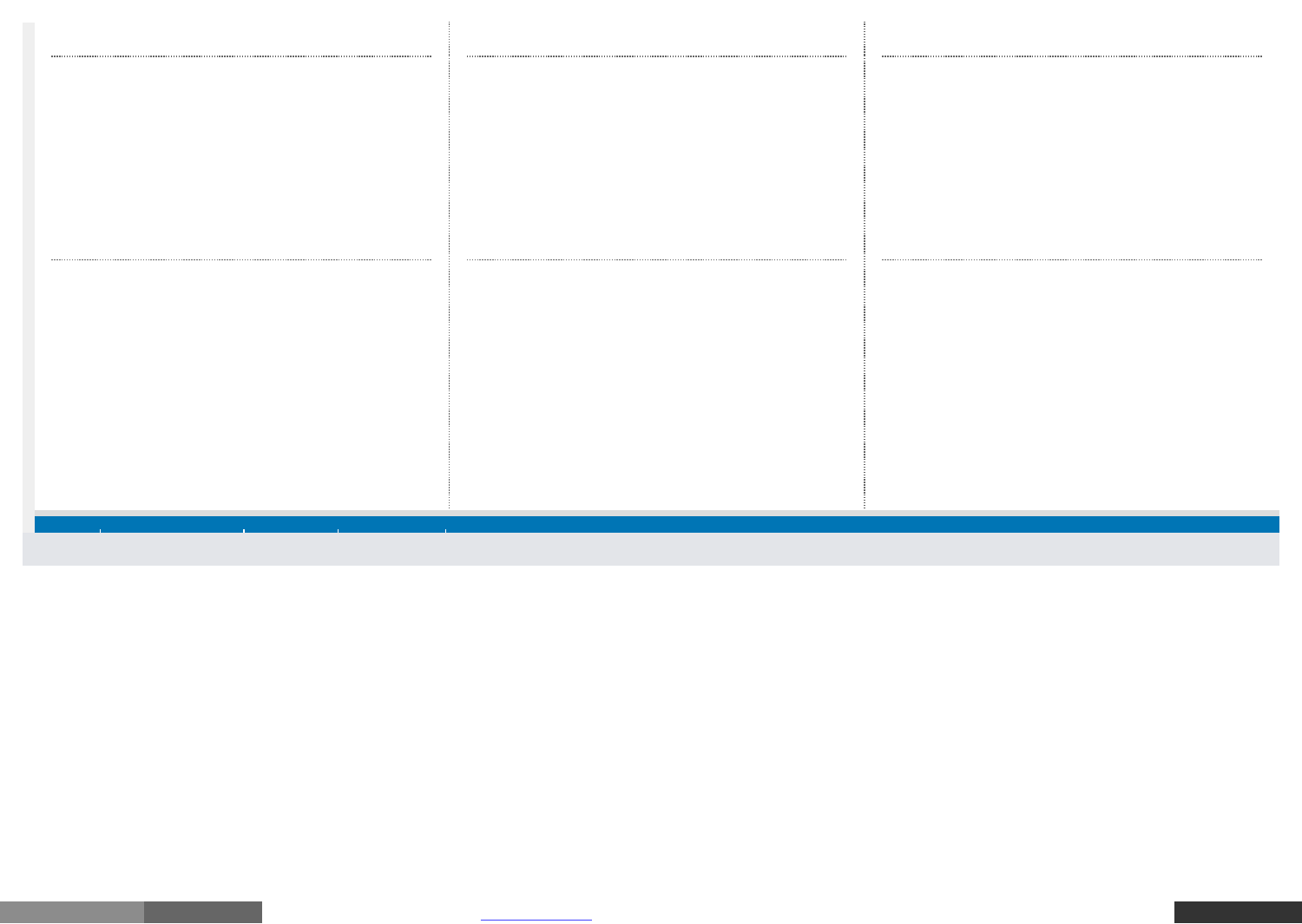<span id="page-28-0"></span> $+20($ 

& U R Q D F DR O L W L (F B Q R P L B R O R Q W D USE E W FR Q W G HF X R O B D O X W 7HH F Q R O R SISTR  $\psi$  W X U L V P SRX O W X 6USDH W W D F R O

8521\$&\$ (\$778\$/,7¬  $$0\%$ , (17( 6&82/\$

3DROD \*DULIL

#### $, 1$  \$80(172 /\$ 5\$&&2/7\$ ', 2/, /8%5, ),&\$17,  $86$7, $9(5& (//$

, O & 228 LVROH HFRORJLFKH VROX]LRQH DO SUREOHPD GHL IDL GD WH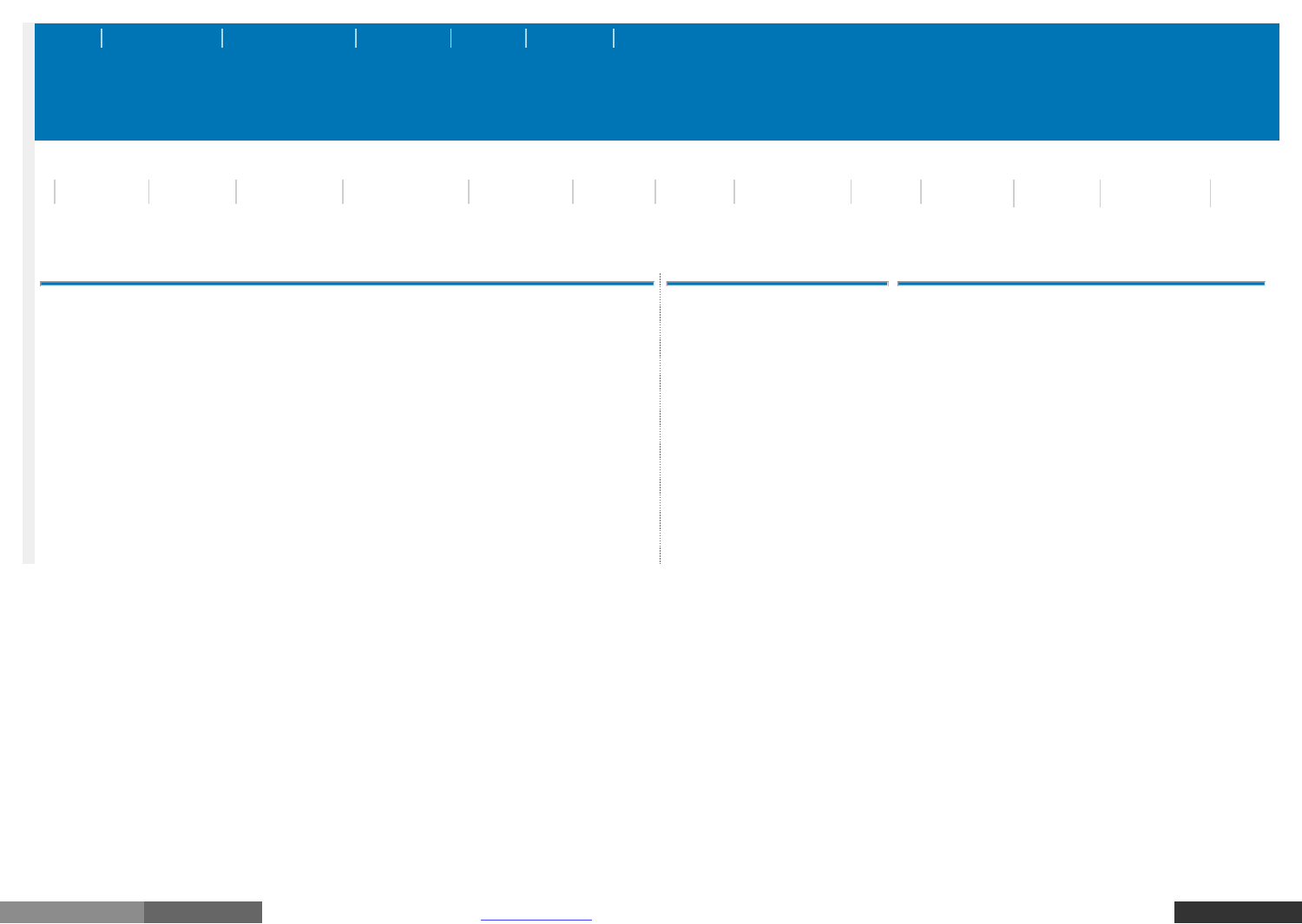![](_page_29_Figure_0.jpeg)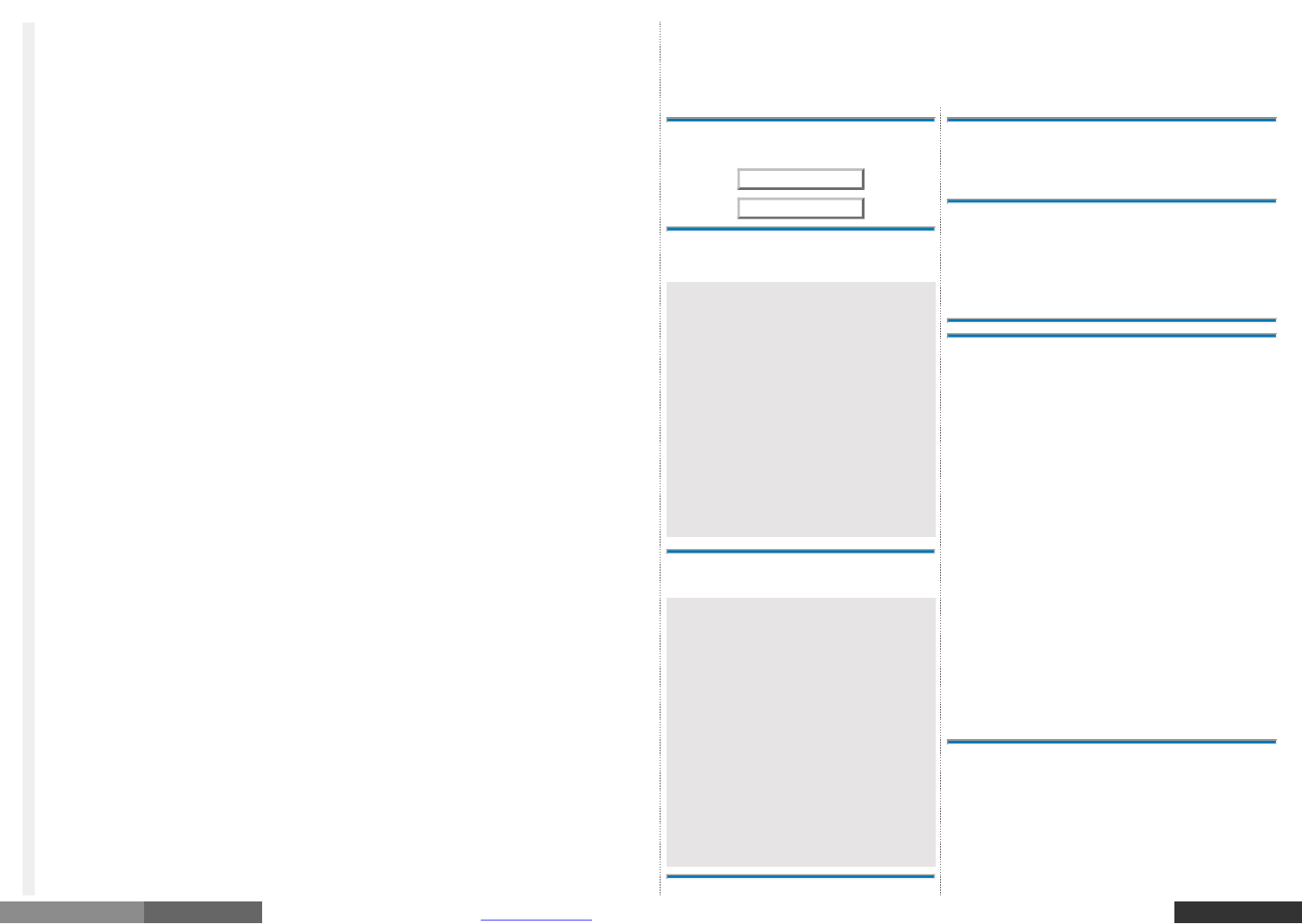![](_page_30_Figure_0.jpeg)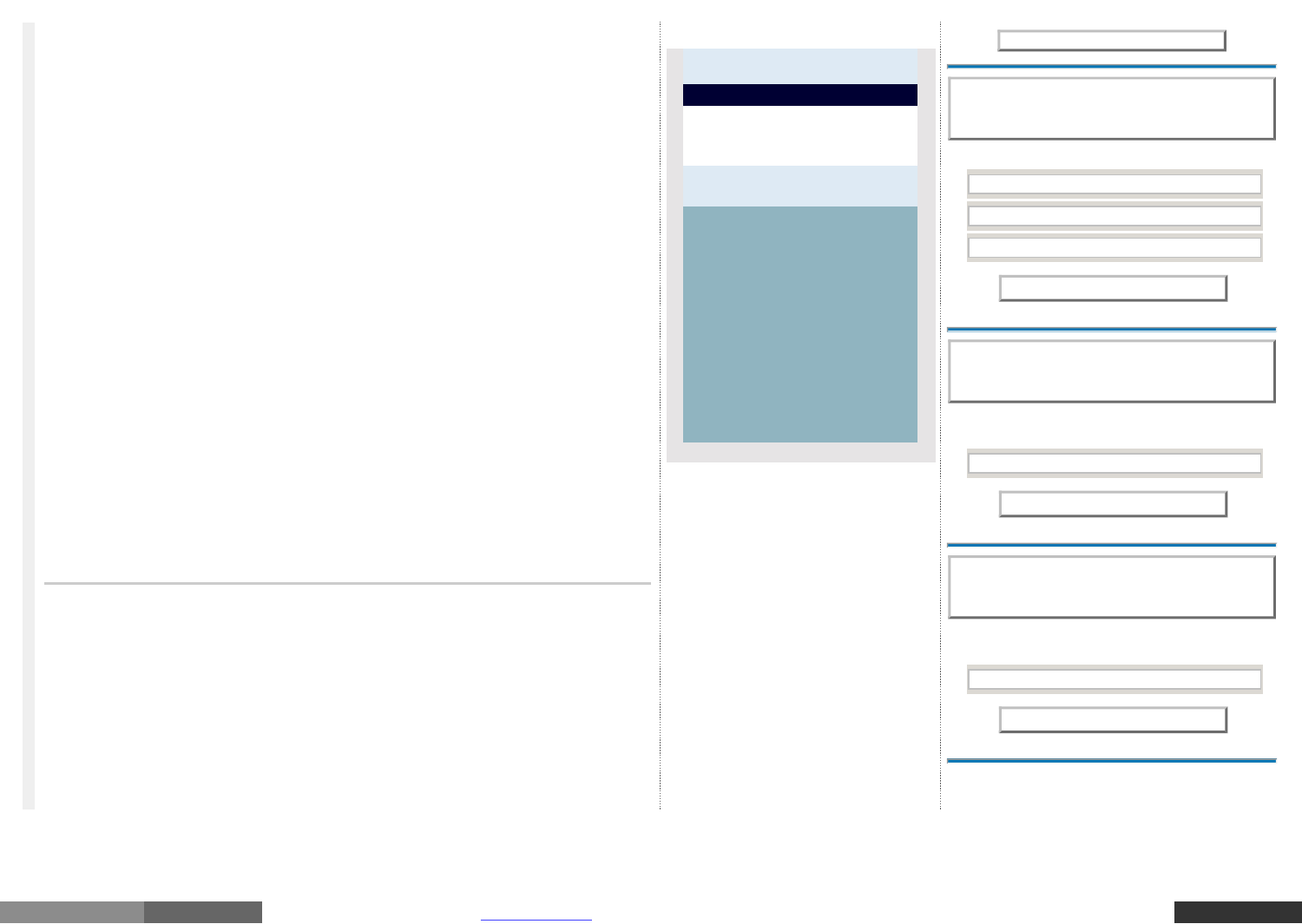#### $5, 8 (5 8 $ 8 2 0 8 1, 8 $ 7 ,$

| <b>7LWROR</b>         |        |
|-----------------------|--------|
| 7HVWR                 |        |
| <b>3URPRWRU</b>       |        |
| <b>\$UJRPHQW7XWWL</b> |        |
| <b>3URYLQFL7XWWH</b>  |        |
| &RPXQH 7XWWL          |        |
| 'DWD LQL]             | 2JJL   |
| 'DWD ILQI             | & 0    |
|                       | & HUFD |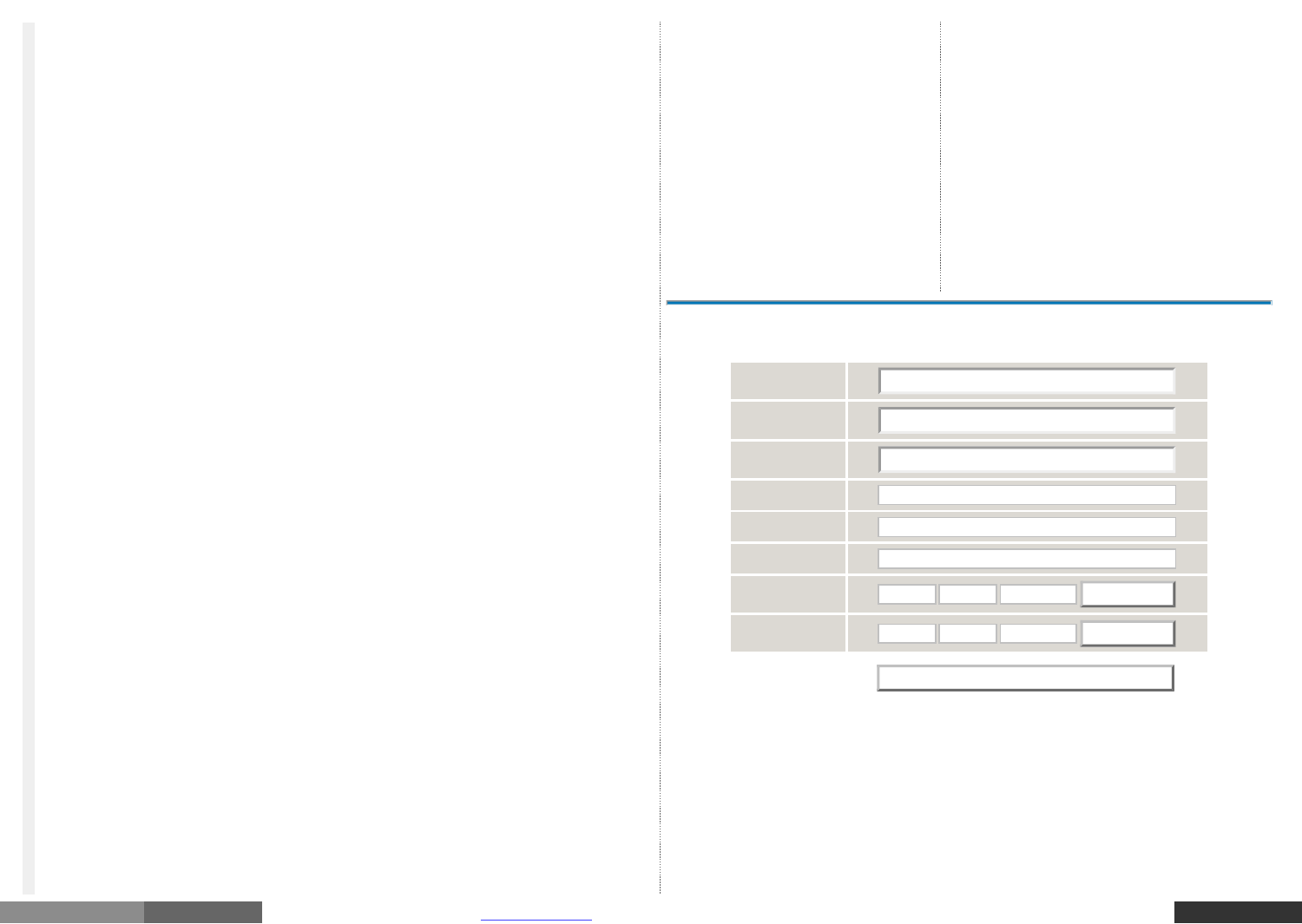#### &HUFD OH FDQWLQH GHO 3LHPRQWH

**3URYLQFLD** 

 $8 HUFD$ 

#### $0 (', $ 3 $5 7 1 (5$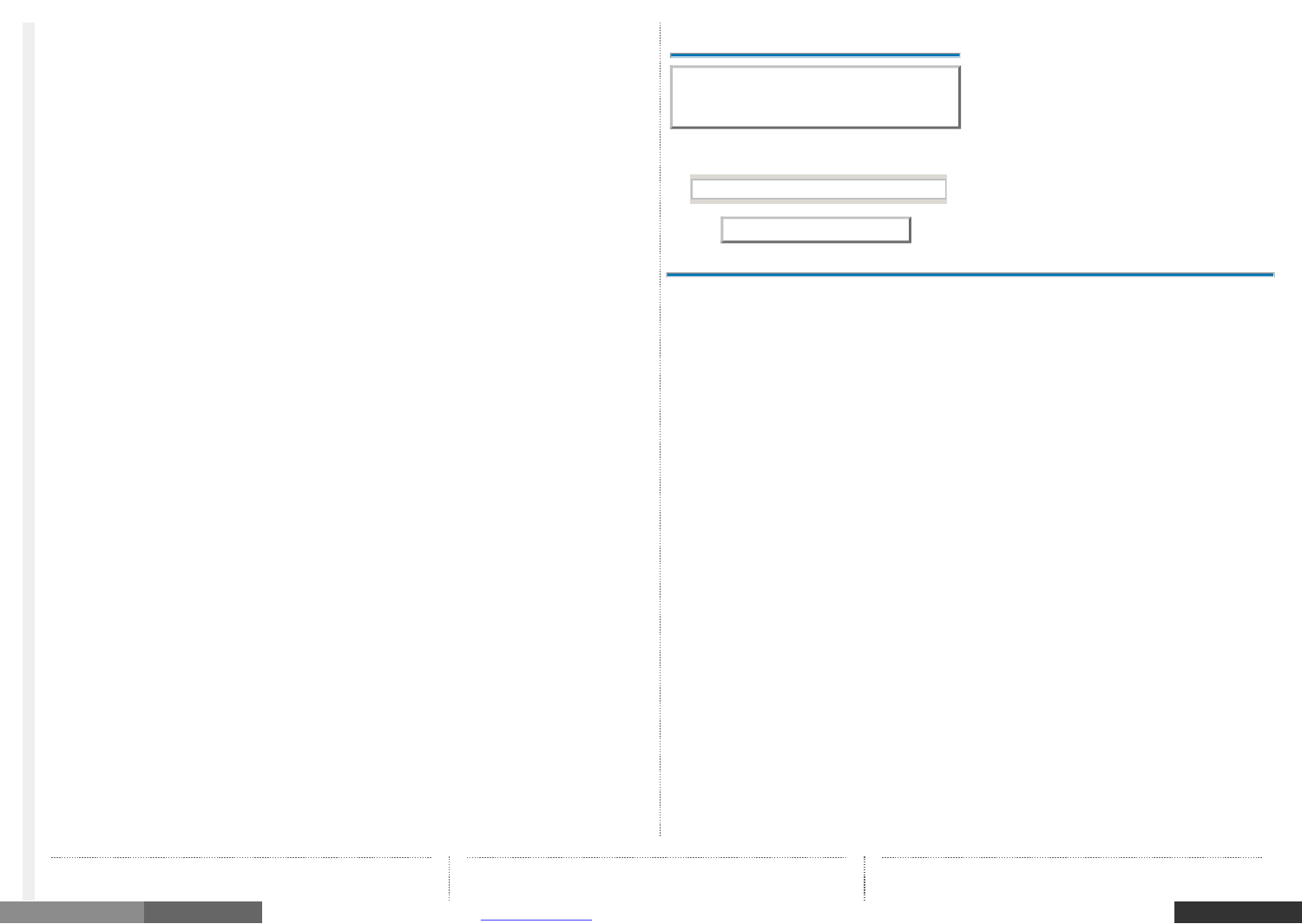| \$129\$5\$<br>\$9(5&(1),<br>$\frac{1}{2}$ //2 63257,1* & /8% 0217(526\$ 129\$5\$ $\frac{1}{2}$ & 5(',7, \$63(77, *,85,',&, (),6&\$/,                                                                                                                                                                                           | ,1 \$80(172 /\$ 5\$&&2/7\$ ', 2/, /8%5,),&\$1?, 8 <b>0\$7(</b> 17,1\$ &\$3872 <sup>3</sup> ',5,772 '(//\$ '211\$ /\$ 3\$5,2 +27(/ 7251(5¬ \$ (66(5( / \$/%(5*2 5,9<br>,1 \$80(172 /\$ 5\$&&2/7\$ ', 2/, /8%5,),&\$1?, 8&\$62 67\$0,1\$ &20(787(/\$56, 5,92/*(1'26, 35,6256(80\$1((121 80\$1(´<br>$$1/81,21(1$ = .21$)/(821680$725, '(13.(0217678),2 '(17,67,82 '(17$)//(162,1 = 21$)$<br>*5\$1', 5,68/7\$7, 63257,9, (7\$17, \$33817;\$0(1072\526,7\$)1(/821'20,1,2)'(%,7, (5(&83(5)2)/1*2772\$725,12 | 6, \$ 3\$57( \$77, 9\$ 1(/ 3527(**(5( $\frac{3527}{100}$ ) $\frac{1}{35}$ 8\$6( +, 6725< 48(58(77, \$/ 8, 8/2 ', 82)                                                                                                                                                                                                                                                                                      |
|--------------------------------------------------------------------------------------------------------------------------------------------------------------------------------------------------------------------------------------------------------------------------------------------------------------------------------|-------------------------------------------------------------------------------------------------------------------------------------------------------------------------------------------------------------------------------------------------------------------------------------------------------------------------------------------------------------------------------------------------------------------------------------------------------------------------------------------------------|-----------------------------------------------------------------------------------------------------------------------------------------------------------------------------------------------------------------------------------------------------------------------------------------------------------------------------------------------------------------------------------------------------------|
| $$0\%$ , (17(<br>$8,77\$ ', $*$ , $9(12$ ( / $3$ $8200,66,21(5)$ , $87$ , $= (5\ell,=21)$<br>725,12                                                                                                                                                                                                                            | 785,602<br>5 (67\$7( \$77,9, \$55,9\$ / (',=,21( $\qquad \qquad \qquad$ 8\$17,1( \$3(57( 3,(0217( 9(17,8,148(6,0\$ 18292 63257(//2 35(127\$=,21( \$1\$/,6, ( 9))<br>/ 5/9(\$5( &+(',&( 6Î \$35( 81 18292 \$/9(\$5( \$ 12/( '(),1,72 ,/ 352*5\$00\$ '(//\$ 6\$*5\$!,03257\$17( &21)(5(1=\$ 25*\$1,==\$7\$ '\$/<br>'(1/2)(15)<br>$/81\$ $7 + .8\$ 63(77\\$\Sepsilonglarity 10 $/81\$ 58332.<br>$/$ , 5, & 2 $/$ \$ %, 5, 17,                                                                            | 6\$/87(<br>$63(8, \$/, 67, 8 + ($ \,\$ 7(77, )5\\$1\\$3(6,<br>$8/8\%$ 5\$ $8.821$ , $*($ /, 216 $8/8\%$ 68\$ 51\$), $*($<br>9\$5\$,7\$<br>$&255\$ '2 $&$03,6$ , $3*8\$ 5,5('\$//,1)('(0\$" 2<br>$3266, %$ , $/$ ( $'$                                                                                                                                                                                     |
| $63(77\$ \$ $82/$ ,<br>9,7721(<br>*/, $\frac{6}{3}$ /811, '(//( 6&82/( 35,0\$5,( ', 5,9\$/7\$<br>& \$17\$12 \$// \$8', 725, 80<br>$/81\$ 7 + , & \; 63(77\\$ & 2/2 '(/ * 58332<br>$\%$ , / $\%$ 2 $\%$ \$ 662                                                                                                                  | &8/785\$<br>,7\$/,\$ '21\$7, 0\$(675\$ 6&5,772 '\$ &/\$&?;2 \$ 021&\$/,(5, 086,&\$ ()272*5\$),\$ ,16,(0( $\frac{1}{3}$ (5 1\$6&(/(',=,21(0,/\$1(6('(//\$ 63\$&(\$336<br>$5#,1\%2:$ ) 25 \$ ) 5, & \$<br>$1, %5(5, $3(5.5$*) = , )2 * 2/$ -81,25$<br>$$/$ ; 9 * 5\$1 35(0,2 &, 77\$, 6\$921\$                                                                                                                                                                                                          | $7(812/2*,$<br>$,17(51\$ $7,21\$ $/$ $\&+$ $\frac{6}{1}$ $/$ $(1*(3520266\)$ $\frac{6}{1}$ $\frac{6}{1}$ $/$<br>7877, \$//(*5, &21 0\$1Ö (67\$7( %,0%, \$/{\$7+(&26026%6(59(5 0(',\$3\$571(5', 63\$&(<br>$,17(51\$ $7,21\$ $/$ $\&+$ $\frac{6}{7}(1*(0)/$ $12$<br>$0\$ 66,02 3\\$5\\$&&G+,,1\\$,**,8',&\\$ ,/ 7(5=2 32672 */, \\$'2/(6&(17, (/\$ 5(7( 6(0,1\\$5,2 \\$ &+,(<br>$35202662$ '\$ & +, (B 5(7( |
| $92/217$ \$5, \$72<br>$(0\$ $*$ , $2\ 725, 12\ 820(02170\$ \$575(<br>$&257, / ( '(0 \$ ^{*} / 0 \ ^{*} / 0.2 , 1 $&251, \&($<br>$258 +$ , $($ \$ 81, $8()$ , $1\%$ $1\%$ 02675\$ \$ $8\%$ 6\$ $/$ (7\$17, 66, 0 (0 $($ \cdots * $/$ , (<br>$021)(55\$72$<br>7877, ,1 & \$ 032 & 21 , / 352 * (772 *, 29 \$ 1, , 17 ( * 5 \$ 72 | 63257<br>)81'\$1&+(48(67\$92/7\$+\$112 &2148,67\$72 6&82/\$,7\$/2 &\$/9,12<br>$f$ 3('\$/\$1*+( *\$5\$', 07% &266\$12 % $(1\%2/0.065, 5\%1)$<br>7:,5/,1*6 & 5,67,1\$ & \$03,21(66(1\$=,21\$ $\frac{1}{2}$ , /(/,%5(5,\$ 3(5 5\$*\$==, )2*2/\$ -81,25<br>$$7/(7(^*58332 \ 6(1,25 \ 8+(^*32148,67\ 12 \ 7252))$<br>$*, 251\$7\$$ ( , / 7, 72 / 2, 7\$ /, \$12                                                                                                                                            | 6&82/\$<br>$8/7,0$ \$ 3529\$ 3(5 /(*,29\$1,66,0('(/*7:,5; )2\$1 085\$/(6 ', ('8\$5'2 $30212$ ' &\$55\$6&2 \$/<br>81 &, 21'2/2 3(5 / \$ 0\$00\$ 6+5, 1.3/\$67, &<br>$/(7785)($ \$1,0\$7( 2772 5\$*\$ = =, ( 6725,(                                                                                                                                                                                         |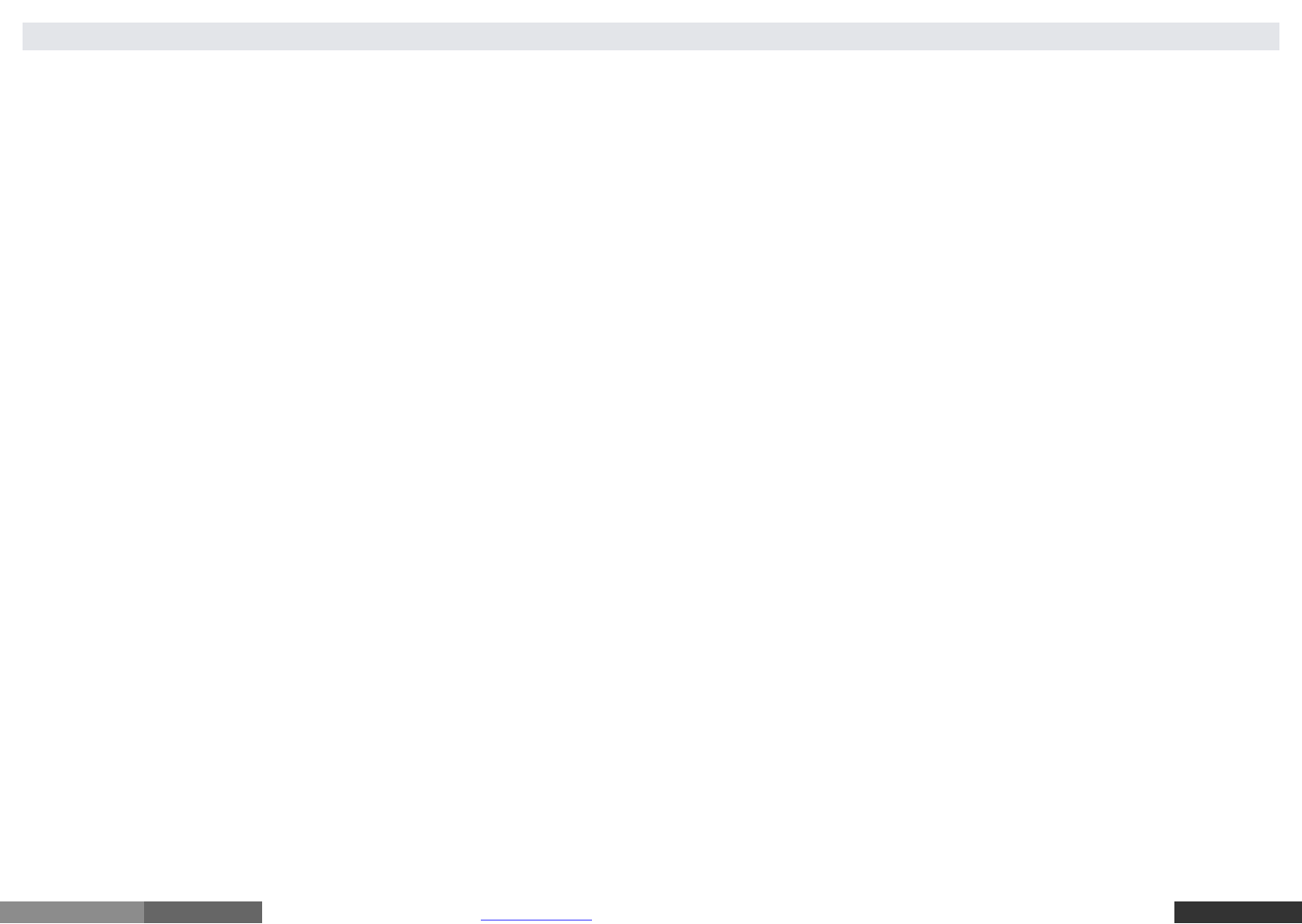# <span id="page-35-0"></span>\*ZIRXM I QERMJIWXE^N

# GIKPM PE 5V

725,12

 $$ / (66 $1'5, $$ 

\$67.

 $%$ , (//\$

& 81(2)

129\$5\$

 $9(5\% $12 \& 86,2$  $2662/$ 

 $9(58)/7$ ,

![](_page_35_Picture_10.jpeg)

# MRGFEKMS

: IVFERS (YWMS 4WWSPE

5 ME ^ ^ E + VE XIPPM 'ERHMIVE **& Q F M I R X I I R E X Y V E** 

# $(MVG41.EQS$

 $/LNH$  6KD

 $8$  [ I I X  $\parallel$ 

6KDI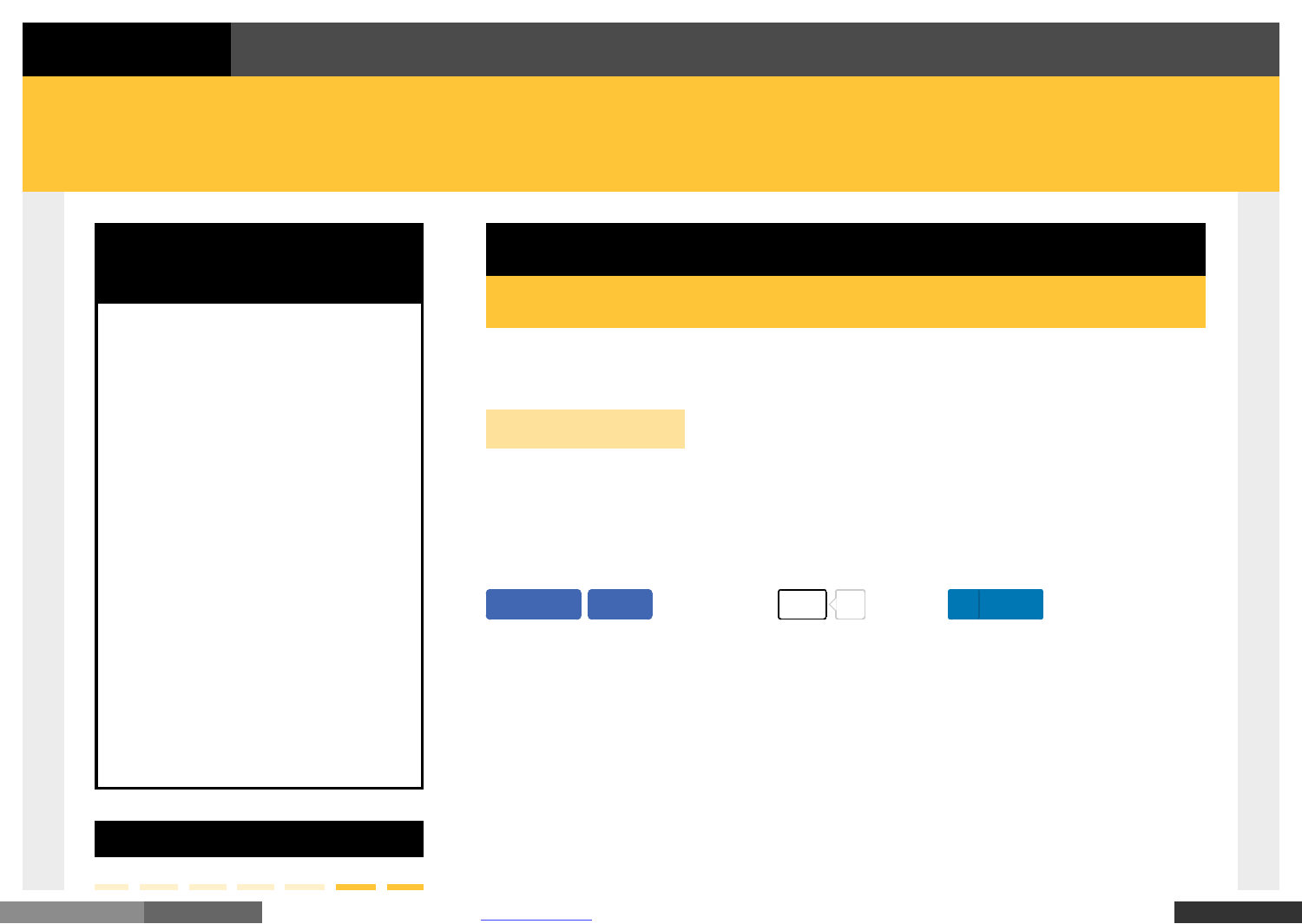1YRIH<sup>2</sup> QEKKMS EVVMZE E : IVFERME Î (MVG IHYGEXMZE MXMRIVERXI HIP (SRWSV^MS 4FFPN PYFVMJMGERXM YWEXM VMWGLM TIV PIEQFMIR RE^MSREPIIPSGEPI )EPPI EPPI  $E$  P P  $M$  R X I ® TVIZMWXS PIMRGSRXVS GSR M VEKE^^M HIPP EP ZMPPEKKMS EPPIWXMXS HEP (SRWSV^MS | K TVMQS WSGMEP KEQI JMREPM^^EXS EPPIIHYGE PIYPXMQE XETTE TMIQSRXIWI HIPPE GEQTEK SVKERM^^EXE HEP (SRWSV^MS 4FFPMKEXSVMS H

& QFMIRXI I REXYVEIP 2MRMWXIVS HIPPI& QFMIRXI I HM & 3(. GSR PISTMRMSRI TYFFPMGE I PI EQQMRMWXVE^MSRM & V X I I G Y P X Y V E HIM PYFVMJMGERXM YWEXM I SXXMOM^^E LXXT III GMVGSPMEQS **MX**  $8$  X X Y E P M X !

'EQFMRM I JEQMKPMI

 $'IR$  JMGIR  $\wedge$  F

(MRIQE

 $E R^{\wedge} E$ 

\*RSKEWXVSRSQME

 $+$  MIVI I QIVGFXM

2 Y W M G F

7 MIZSGE ^ MSRM WXSVMGLI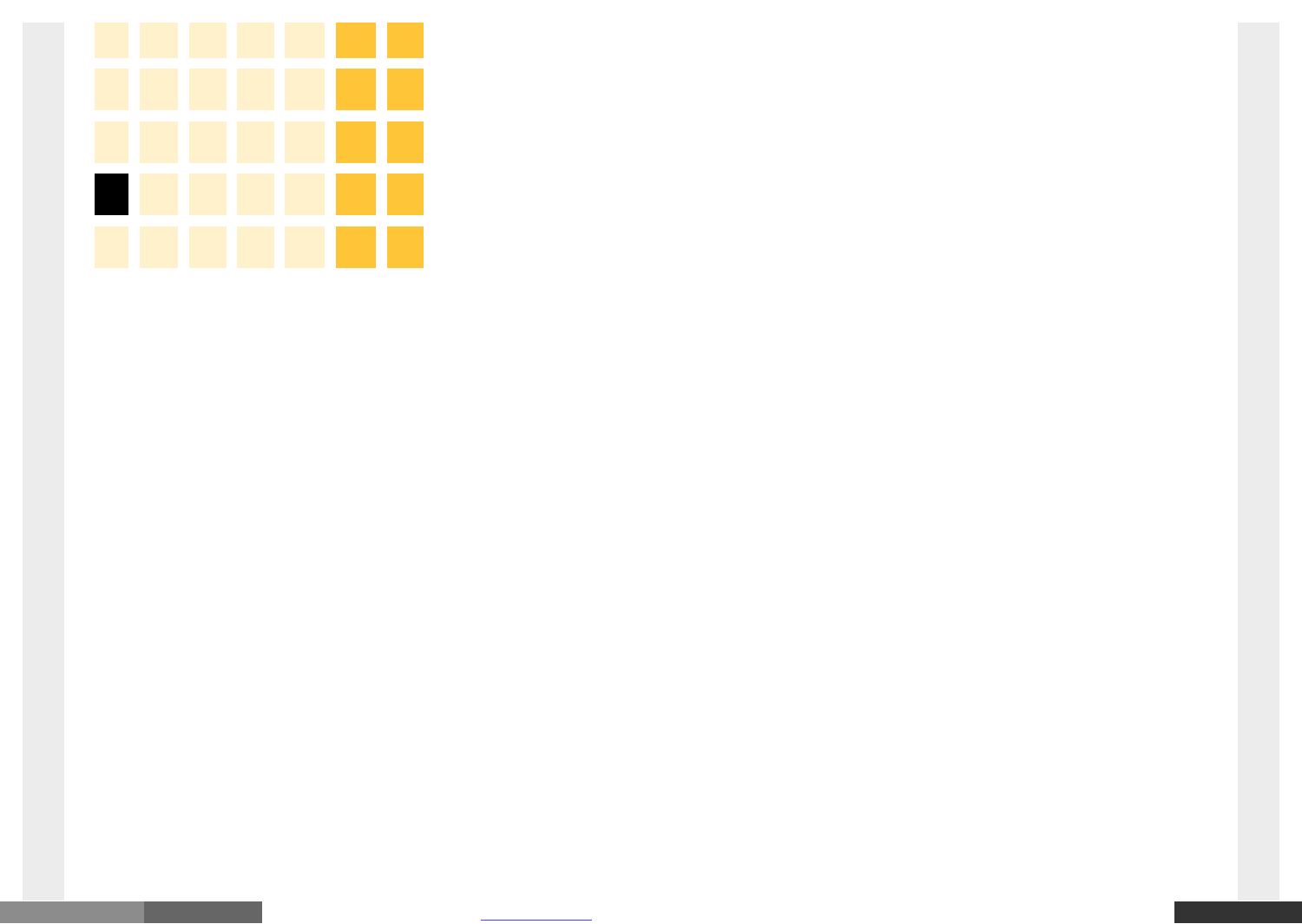GMIRAE I WEPYXI

TSVX

8 I E X V S

## & V G L M Z M S

## 7IHE ^ M S R I

TVMZEG] EGGIWWMFMPMXIRSXIPIKEPM

GSSOMI TSPI

# 7IKMSRI 5MIQSRX

5 M E ^ ^ E (E W X I P P S 8SVMRS

open in browser PRO version Are you a developer? Try out the HTML to PDF API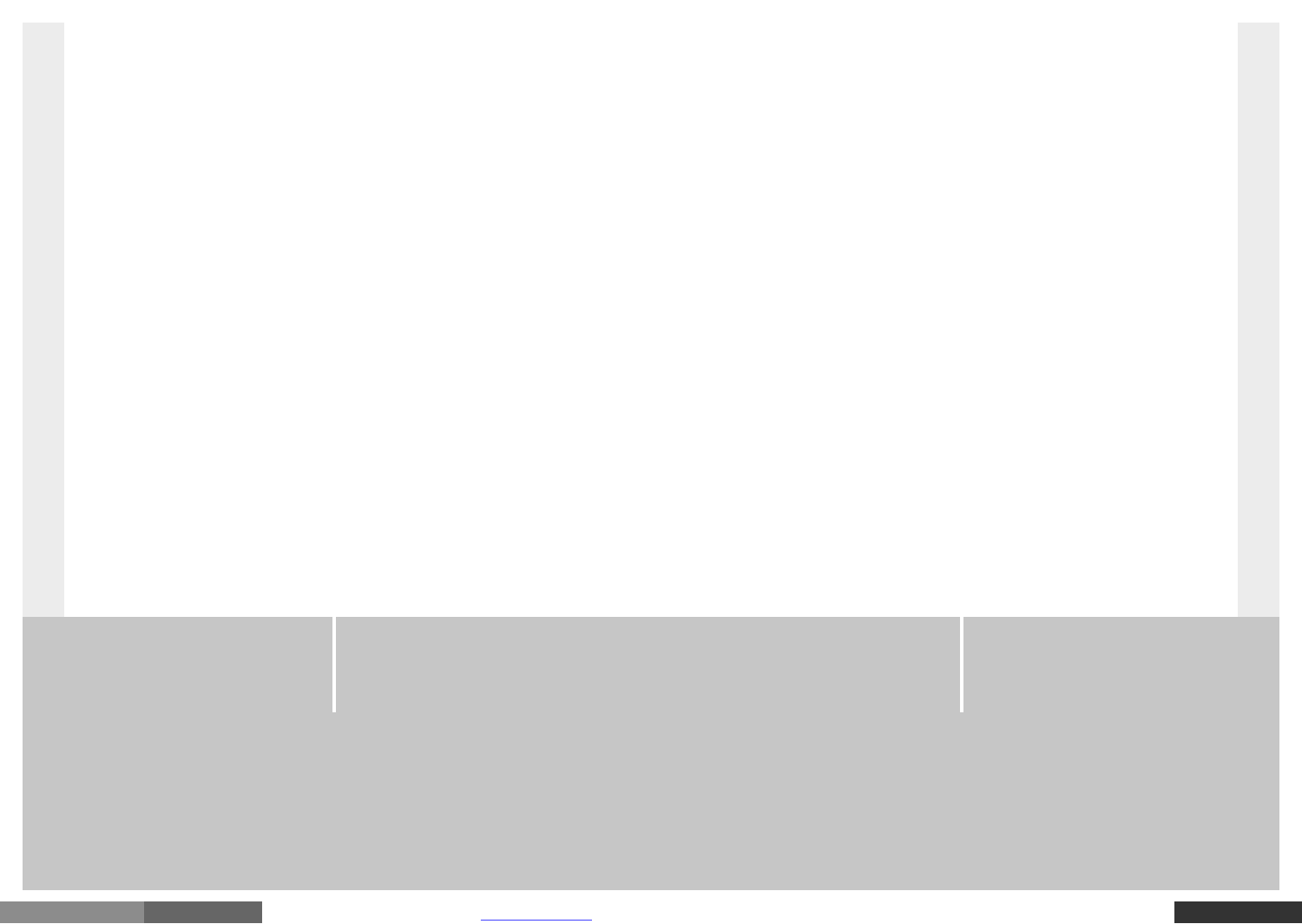4XHVWR VLWR XWLOL]]D FRRNLH DQFKH GL WHU]H SDUWL QHFHVVDUL DO IXQ]LRQDPH<br>FROQUUL VERUULOOR TYULUWR AR U OR FOLEEROOR VYY YO QUON ROURVULIYUQOR OR THE TELL FRANCH CHART CHARL CONTROL CONTROLLED TO THE CONTROL CONTROL CONTROL CONTROL CONTROL CONTROL CONTROL CONTROL CONTROL CONTROL CONTROL CONTROL CONTROL CONTROL CONTROL CONTROL CONTROL CONTROL CONTROL CONTROL CONTROL EDQQHU VFRUUHQGR TXHVWD SDJLQD FOLFFDQGR VX XQ OLQN R SURVHJXHQGR OD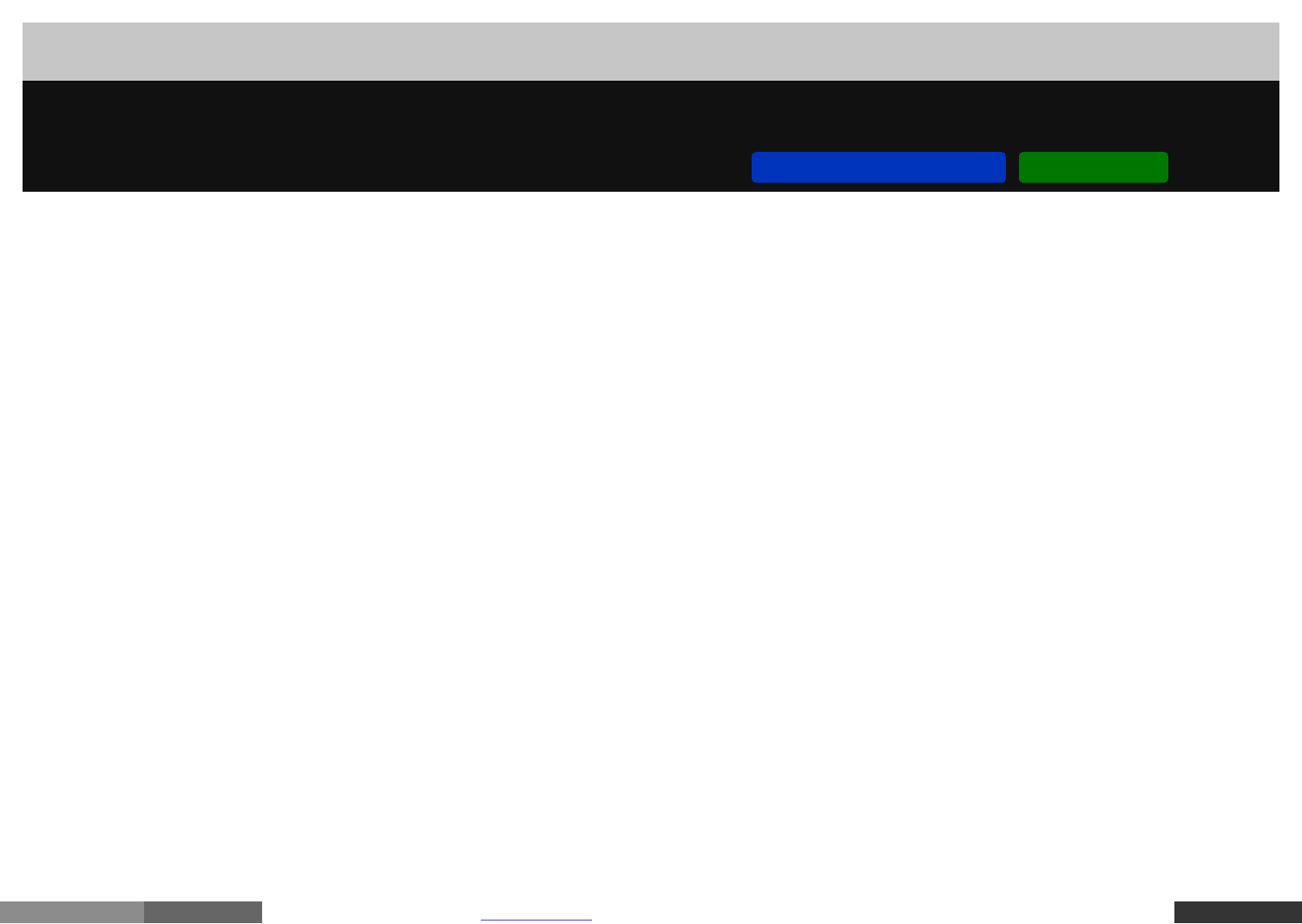![](_page_39_Picture_1.jpeg)

![](_page_39_Figure_2.jpeg)

8WLOL]]LDPR L FRRNLH SHU HVVHUH VLFXUL FKH WX SRVVD DYHUH OD PLJOLRUH HVSHULHQ]D &KLXGHQGR TXHVWR EDQQHU VFRUUHQGR TXHVWD SDJLQD FOLFFDQGR VX XQ OLQN R SURVHJXHQGR OD QDYLJD 2NR V W UD 6H YXRL VDSHUQH GL SL• FRFORMRMOLMM DS

4 W D T K E J SST E J K X K Q

 $+ 4 9$ 

<span id="page-39-0"></span>& 4 E P I V Q S - X ENP W P G F © O C I I K Q SEEGF4KGIKUVTC\K+QDGG %NQI&QPVCVVCEK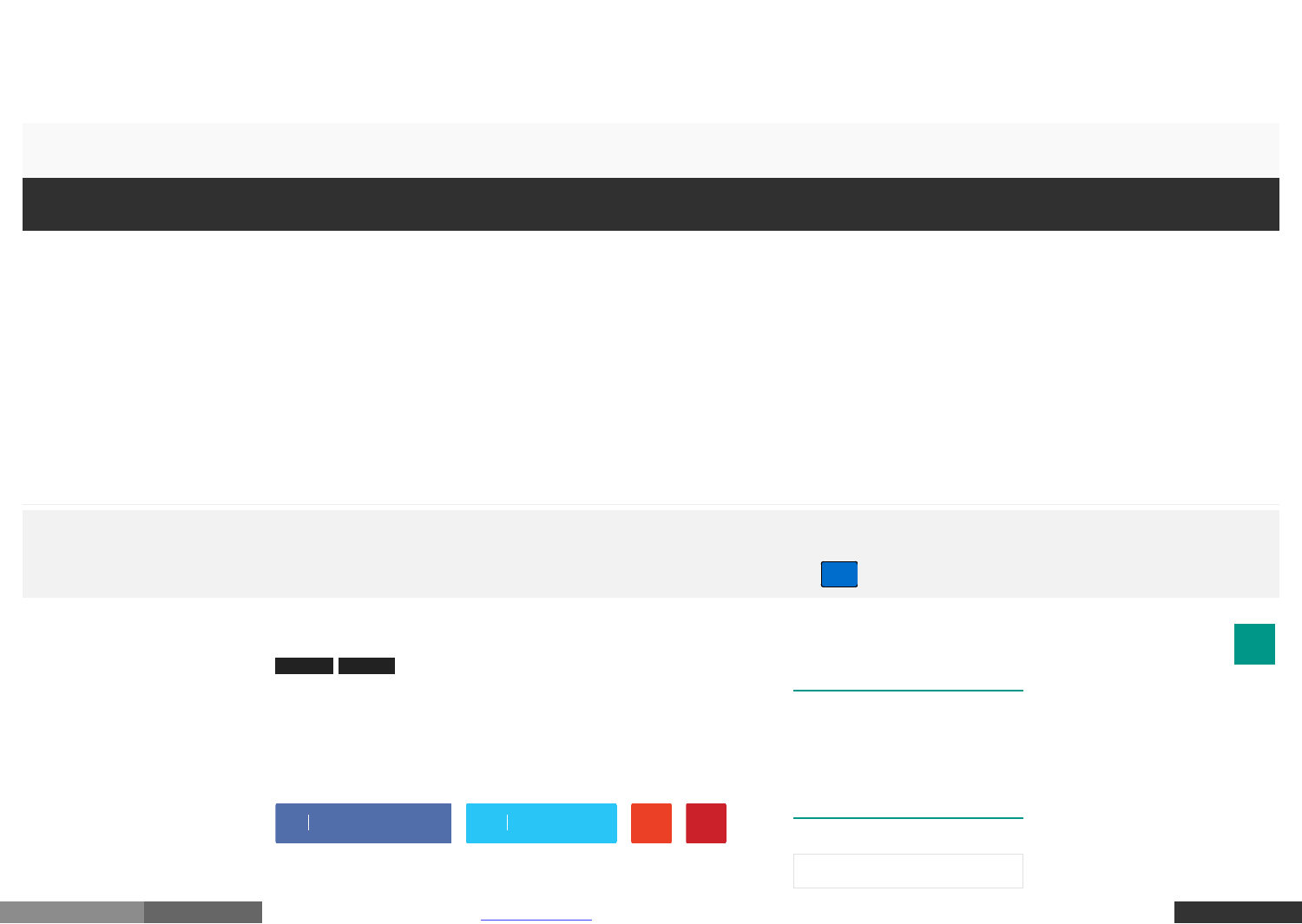$7) + 9 - - 79$ 

![](_page_40_Figure_1.jpeg)

ØUET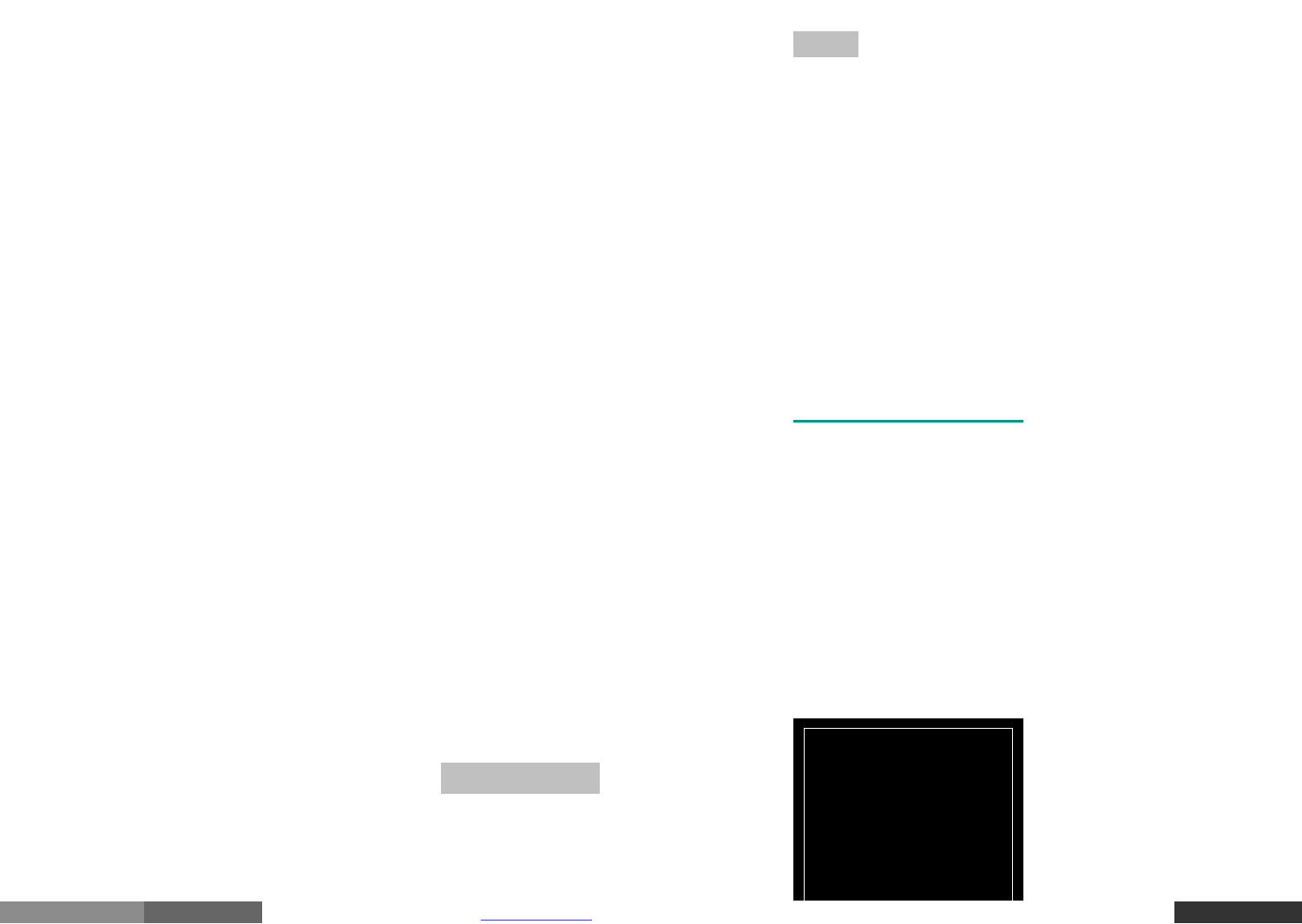&RQVRU]LR 2EEOLJDWRULR GHJOL 2OL 8VDWL**QHOODFRDIHUHUHQULGHOODFRD** FKH VL q WHQXWD QHOO¶DPELWR GL & LUF2/, DPR OD FDPSDJQD HGXFDWLYD LWLQHUDQWHFKHSXQWDDVHQVLELOL]]DUHO¶RSLQLRQHSXEEOLFDHOH DPPLQLVWUD]LRQLORFDOL VXO FRUUHWWR VBOOGW1-P3HGOXWR GHLOXEULILFDQWL XVDWL4XHVWDPDWWLQDLUDJD]]LGHOOHVFXROHKDQQRYLVLWDWRLO YLOODJJLR & LUF2/, DPR SDUWHFLSDQGR DJOL HGXFDWLR, QQQ QQRSVEN, QQNRQ QQFDWL H VILGDQGRVLD<sup>3\*</sup>UHHQ/HDJXH'LOSURJHWWRFKHSUFI<sup>N</sup>YH@SHXQVLVLV&WAYPLBT GL JLRFKL RQOLQH ILQDOL]]DWL DOO¶HGXFD]LRQH DPELHQWDOH 36RQR FRQWHQWRGHOODSUHVHQ]DGHO&RQVRU]LR2EEOLJDWRULRGHJOL2OL8VDWL R JJL QHOOD QRVWUD FLWW j ± GLFKLDUD LO SUHVLGHQWA<sup>GK</sup>GAM & R @ VLYFORL<sup>H</sup>R SYEVERXE:IRXMGMRUYI<br>BRPXQDOH \*HUDUGR0XUDQWH ± 1RYDUD LQTXHVWLDQQQdraNdqnqqGqLvgKyWLQWD WDQWLVVLPR SHU OD UDFFROWD GLIIHUHQ]LDWD \*Lj TXDOFKH DQQR ID HUD VRSUDLO(¶LPSRUWDQWHHGXFDUHLUDJD]]LSHUIDUFDSLUHWDQWH FRVH VXO ULVSHWWR GHOO¶DPELHQWH H GL QRL VWHWYLE 56 SANU QVEDPR LO & RQVRU]LR SHU LOODYRUR FKH SRUWD DYDQWL´ 1H ÖNETTMELOS & RMQ VYRU]LR KD UDFFROWR LQ WXWWD, WDOLD WRQQHOODWH GLIKOLR OXEULILFDQWH XVDWR XQ ULVXOWDWR YLFLQR DO GHO SRWHQILDOH UDFFRJOLELOH FRQ XQ GDWR GL SURGRWWR DYYLDWR D ULJHQHU&NGHQH3VGXSHULRUH DO 3, ULVXOWDWL VRQR VRGGLVIDFHQWL ± VSLHJD <del>)UDQFR %DUEHWWL</del> GLUHWWRUH WHFQLFR RSHUDWLYR GHO &RRX ± PD LO QRVWUR CHUWWLYRUHVWD TXHOOR GL UDFFRJOLHUQH LO '3HU TXHVWR PRWLYR LO &RQVRUILR KD LGHDWR OD FDPSDJQD HGXFDWLYD LWLQHUDQWH & LUFALOPPR FKH LQ GXH DQQL VWD WRFFDQGR WXWWLLFDSROXRJKL GCTSTUGRUQLTQD MUWUEQLDQL XQD FDPSDJQD DJHUR HPLVVLRQL SHUFKP OD TXDQWHWJKREGAR CP RIUDWD VDUj FRPSHQVDWD DWWUDYHUVR LQWHUYHQWL GL IR<u>UHVWD]LRQ</u>H LQ JUDGR GL DVVRUELUH OD &R LPPHVVD LQ DWPRVIHUD 500 PETROESDUWH FKH VIXJJH DQFRUD DOOD UDFFROWD ± FRQWLQXD %TO UDE1HPWPNKE OLE ARTIQ THQWUD VRSUDWWXWWR QHO µIDLGD WH¶ SHU LQWHUFGHWWQQQPARODEERFLGDPRRELVRJQR GHO VXSSRUWR GHOOH DPPLQLVWUD]LRQL ORFDOL SHU XQD VHPSUH PDJJLRUH<br>NCXQTQQDCTFQ GLIIXVLRQHGLLVROHHFRORJLFKHDGLELWHDQFKHDOFRQIHULPHQWRGHJOL ROLOXEULILFDQWLXVDWL´ O CHKOGUUKOPOVGC OCIIKQ '<del>L</del>WRRRNGMY'RRXS 4YFFPMGMKPMEXXMHIP'71

OGVGQDOKNTNCK ØKQTVQ

Q T N C POF DQ U E Q R Q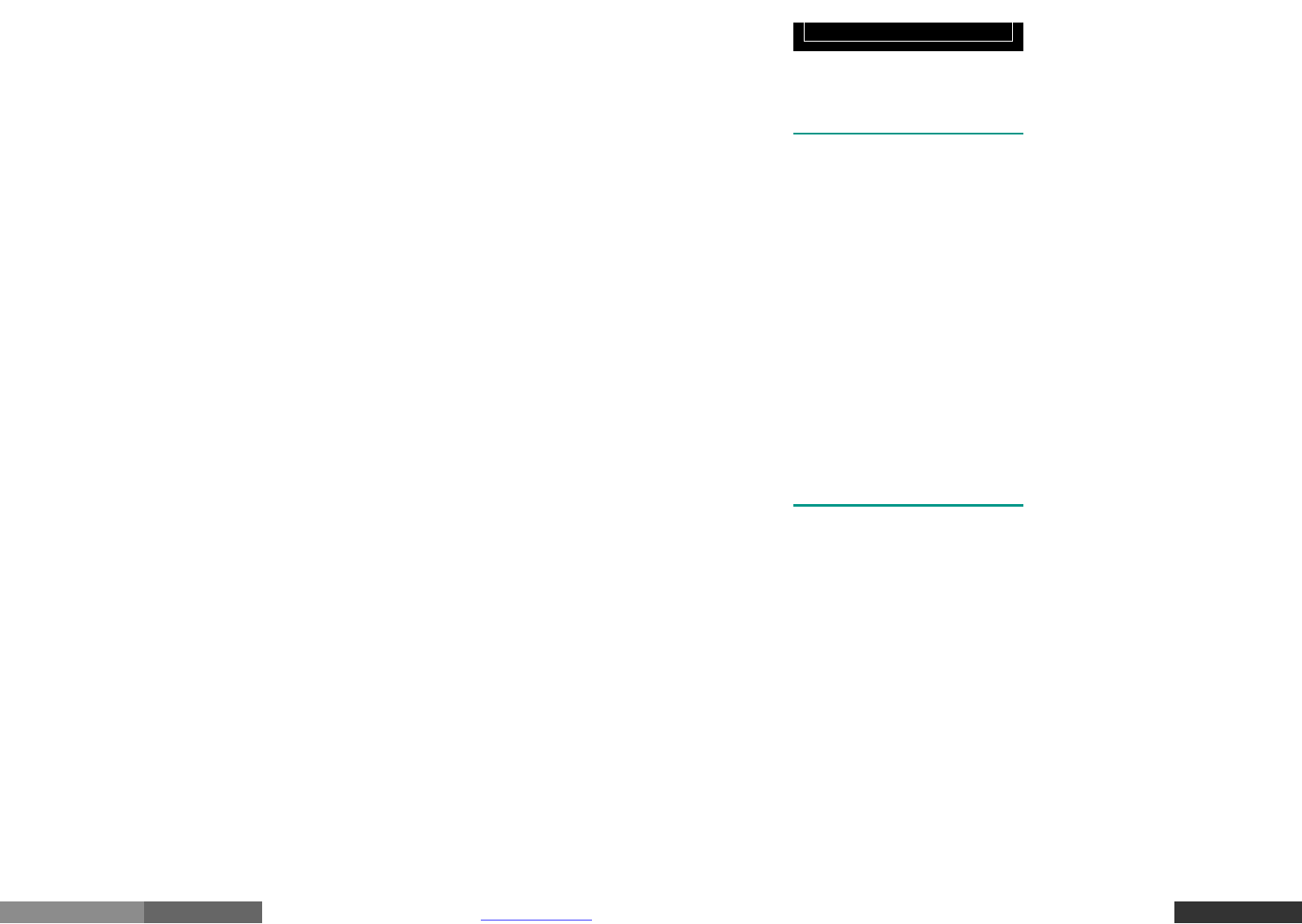| <b>SVFROWD O</b>            |       | RCNGEQQ                      |
|-----------------------------|-------|------------------------------|
|                             |       | R Q N K RK O V G U VOJ W U C |
|                             |       | TGIK QTBIGQPG UKEI           |
|                             |       | TGP\KKHKWOVOKC               |
|                             |       | TQUCTKQ EUTQQSEWGGAUW        |
| $\sqrt{4}$<br>$\mathcal{L}$ | VYGGV | $5$ K E K N K $G$            |
|                             |       | <b>VTCRCGPOK</b> CTKPK       |
|                             |       |                              |

% V X M G S P S T V I G I H I R X I

4 V S W W M Q S E V X M G S P S

#### 4 ETEP EPQW GSPPIGXM SOREHXIIFRY SS WHIMS R& EVM GSRJIVM VÆ PEYVIE \*EGIFSSO LSRSVMW GEYWE E:MXS 4MRHS^^M

![](_page_42_Figure_4.jpeg)

 $%68 - '30 - '366)0%84 - Å$  ()003 78)773 %

| 7N V K O | 7 N V K O | 7 N V K O |
|----------|-----------|-----------|
|          |           |           |

'SRWMT OIKRMRM1E-J\*MKEOIKRMRM + I&RSWIXPSRM HE RSXMAMI Í GSPTE RHIMFTMMSGWYW EEPGS-RREW XMNQI TIV Y S TSPM AME KMYHMT YWFERMIGHT IV XVENWUTERS NE --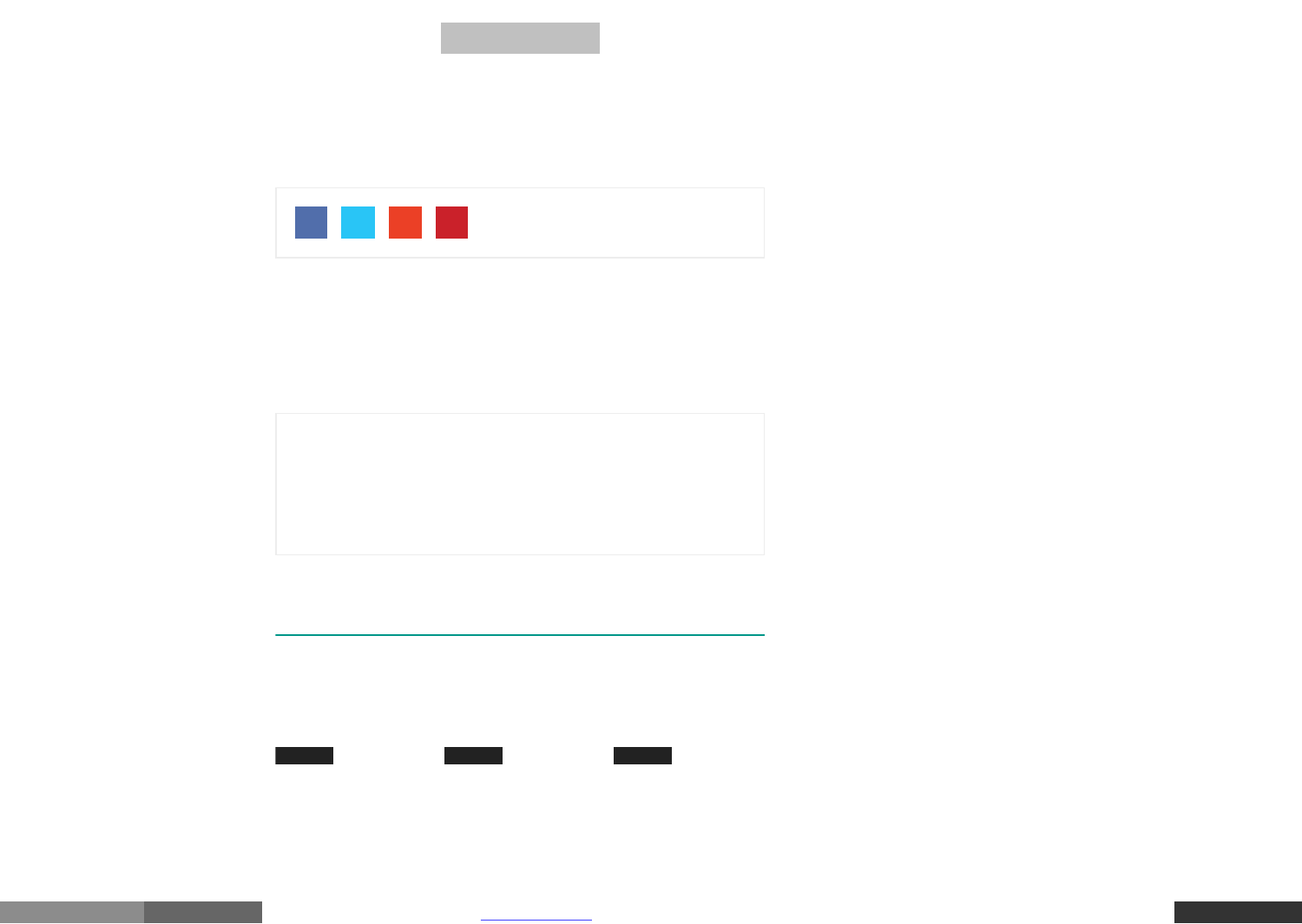| 7 N V K O                                                |  | 7 N V K O |  | 7 N V K O     |  |  |
|----------------------------------------------------------|--|-----------|--|---------------|--|--|
| 0IKKI IPIXXSVEPI–MSIPH4NH6SQE— P"SMQNEEKRKSNISSPXVI      |  |           |  |               |  |  |
| ETVIE & IVPYWGSRIM 1-E4WESHRSARME E 8 S SSHIME TIV ZIHIV |  |           |  |               |  |  |
| E YR GSRJVSRXS WIVMS—                                    |  |           |  | ERXITVMQE JIV |  |  |
|                                                          |  |           |  |               |  |  |
|                                                          |  |           |  |               |  |  |

![](_page_43_Picture_1.jpeg)

#### $0\%7'-\%92'311)283$

| & R P P H Q W R |  |  |  |
|-----------------|--|--|--|
|                 |  |  |  |
|                 |  |  |  |
|                 |  |  |  |
|                 |  |  |  |
|                 |  |  |  |

1RPH

 $(PDLO)$ 

**6LWR:HE** 

FLQTXH

 $\mu$ 

4YFFPMGE 'SO

ORGHUDJLRQH GHL FRPPHQWL DWWLYD , O WXR FRPPHQWR QRQ DSSDULUj LPPHGLDWDPHQWH